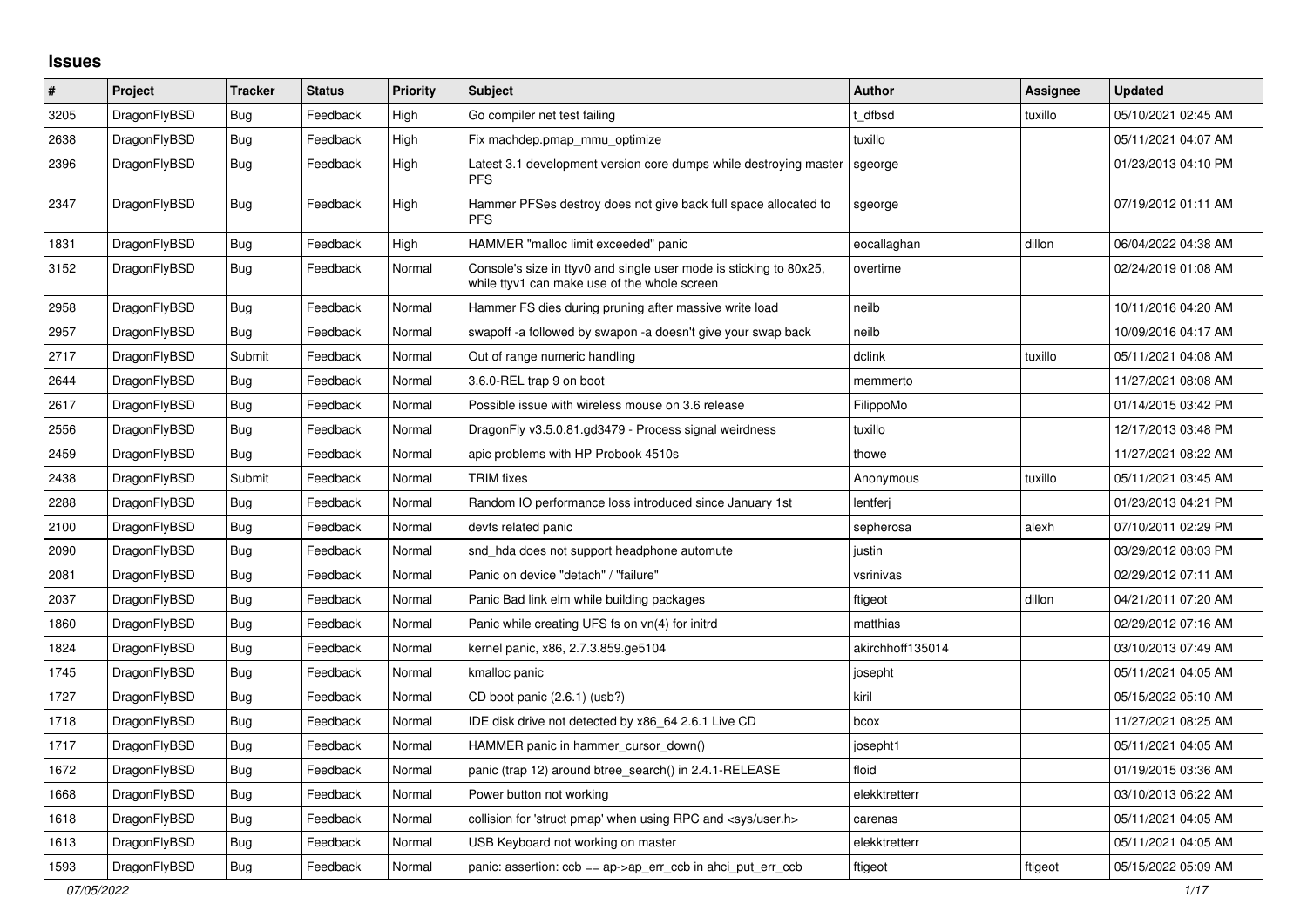| $\#$ | Project      | <b>Tracker</b> | <b>Status</b> | Priority | Subject                                                                                                                                                   | <b>Author</b>  | <b>Assignee</b> | <b>Updated</b>      |
|------|--------------|----------------|---------------|----------|-----------------------------------------------------------------------------------------------------------------------------------------------------------|----------------|-----------------|---------------------|
| 1592 | DragonFlyBSD | Bug            | Feedback      | Normal   | AcpiOSUnmapMemory: Warning, deallocation did not track<br>allocation.                                                                                     | eocallaghan    |                 | 06/02/2014 07:45 AM |
| 1591 | DragonFlyBSD | Bug            | Feedback      | Normal   | Lenovo X301 hangs with AHCI Driver CMD TIMEOUT<br>STS=d0 <bsy></bsy>                                                                                      | eocallaghan    |                 | 05/11/2021 04:05 AM |
| 1587 | DragonFlyBSD | Bug            | Feedback      | Normal   | can't gdb across fork                                                                                                                                     | corecode       | tuxillo         | 05/11/2021 03:54 AM |
| 1580 | DragonFlyBSD | <b>Bug</b>     | Feedback      | Normal   | Panic (Fatal trap 12: page fault while in kernel mode) while playing<br>with pf and netif names                                                           | rumcic         |                 | 12/21/2018 01:21 AM |
| 1579 | DragonFlyBSD | <b>Bug</b>     | Feedback      | Normal   | dfly 2.4.1 does not like HP DL360G4p and Smart Array 6400 with<br>MSA <sub>20</sub>                                                                       | tomaz.borstnar | tuxillo         | 06/02/2014 02:44 PM |
| 1577 | DragonFlyBSD | Bug            | Feedback      | Normal   | panic: assertion: leaf->base.obj_id == ip->obj_id in<br>hammer_ip_delete_range                                                                            | qhwt+dfly      |                 | 05/11/2021 04:01 AM |
| 1563 | DragonFlyBSD | Bug            | Feedback      | Normal   | reset(1) doesn't reset terminal to the defaults                                                                                                           | hasso          |                 | 03/10/2013 04:17 AM |
| 1560 | DragonFlyBSD | Bug            | Feedback      | Normal   | Unable to modify partition table on ThinkPad T61p during install                                                                                          | rehsack        |                 | 01/15/2015 08:57 AM |
| 1521 | DragonFlyBSD | <b>Bug</b>     | Feedback      | Normal   | amd64 2.4 livecd won't mount root at boot                                                                                                                 | bolapara       |                 | 01/28/2018 03:45 AM |
| 1489 | DragonFlyBSD | <b>Bug</b>     | Feedback      | Normal   | panic: ufs dirbad: bad dir                                                                                                                                | rumcic         |                 | 03/10/2013 04:34 AM |
| 1486 | DragonFlyBSD | <b>Bug</b>     | Feedback      | Normal   | Interrupt storm related to SATA DVD device                                                                                                                | hasso          |                 | 05/11/2021 04:01 AM |
| 1481 | DragonFlyBSD | Bug            | Feedback      | Normal   | panic: assertion: kva p(buf) in soopt from kbuf (after ipfw pipe<br>show, 2.2.1-R)                                                                        | combiner       |                 | 05/11/2021 04:01 AM |
| 1456 | DragonFlyBSD | Bug            | Feedback      | Normal   | Microsoft wireless desktop problems                                                                                                                       | elekktretterr  |                 | 01/15/2015 08:34 AM |
| 1454 | DragonFlyBSD | <b>Bug</b>     | Feedback      | Normal   | Unable to boot from external USB DVD drive                                                                                                                | elekktretterr  |                 | 05/11/2021 04:01 AM |
| 1448 | DragonFlyBSD | Bug            | Feedback      | Normal   | panic: assertion: _tp->tt_msg->tt_cpuid == mycpuid in<br>tcp_callout_active tcp_output tcp_usr_send netmsg_pru_send<br>netmsg_service tcpmsg_service_loop | dillon         |                 | 05/11/2021 04:00 AM |
| 1429 | DragonFlyBSD | Bug            | Feedback      | Normal   | vkernel bug - "mfree: m->m_nextpkt != NULL"                                                                                                               | dillon         |                 | 05/11/2021 04:00 AM |
| 1411 | DragonFlyBSD | Bug            | Feedback      | Normal   | Burning doesn't work with ahci(4)                                                                                                                         | hasso          | dillon          | 05/11/2021 04:00 AM |
| 1397 | DragonFlyBSD | Bug            | Feedback      | Normal   | jobs -I output inconsistency when called from script                                                                                                      | Anonymous      | tuxillo         | 05/15/2022 05:07 AM |
| 1387 | DragonFlyBSD | <b>Bug</b>     | Feedback      | Normal   | zero-size malloc and ps: kvm_getprocs: Bad address                                                                                                        | qhwt+dfly      |                 | 05/11/2021 04:00 AM |
| 1332 | DragonFlyBSD | <b>Bug</b>     | Feedback      | Normal   | DFBSD 2.2 - Booting usbcdrom/usbsticks on thinkpad hangs on<br>"BTX Halted"                                                                               | tuxillo        |                 | 05/11/2021 04:00 AM |
| 1330 | DragonFlyBSD | Bug            | Feedback      | Normal   | Hammer, usb disk, SYNCHRONIZE CACHE failure                                                                                                               | josepht        |                 | 06/02/2014 04:56 AM |
| 1287 | DragonFlyBSD | Bug            | Feedback      | Normal   | altg configuration doesn't work                                                                                                                           | corecode       | tuxillo         | 05/11/2021 03:51 AM |
| 1282 | DragonFlyBSD | <b>Bug</b>     | Feedback      | Normal   | panic (trap 12) when booting SMP kernel on Atom 330 (dual core)                                                                                           | tomaz.borstnar |                 | 05/11/2021 04:00 AM |
| 1250 | DragonFlyBSD | Bug            | Feedback      | Normal   | Panic upon plugging an USB flash drive into the machine                                                                                                   | rumcic         |                 | 03/10/2013 05:17 AM |
| 1249 | DragonFlyBSD | <b>Bug</b>     | Feedback      | Normal   | panic: ffs_vfree: freeing free inode                                                                                                                      | rumcic         |                 | 03/10/2013 05:13 AM |
| 1144 | DragonFlyBSD | <b>Bug</b>     | Feedback      | Normal   | Incorrect clock under KVM                                                                                                                                 | msylvan        |                 | 03/09/2013 01:17 PM |
| 1101 | DragonFlyBSD | <b>Bug</b>     | Feedback      | Normal   | ohci related panic                                                                                                                                        | polachok       |                 | 05/11/2021 04:00 AM |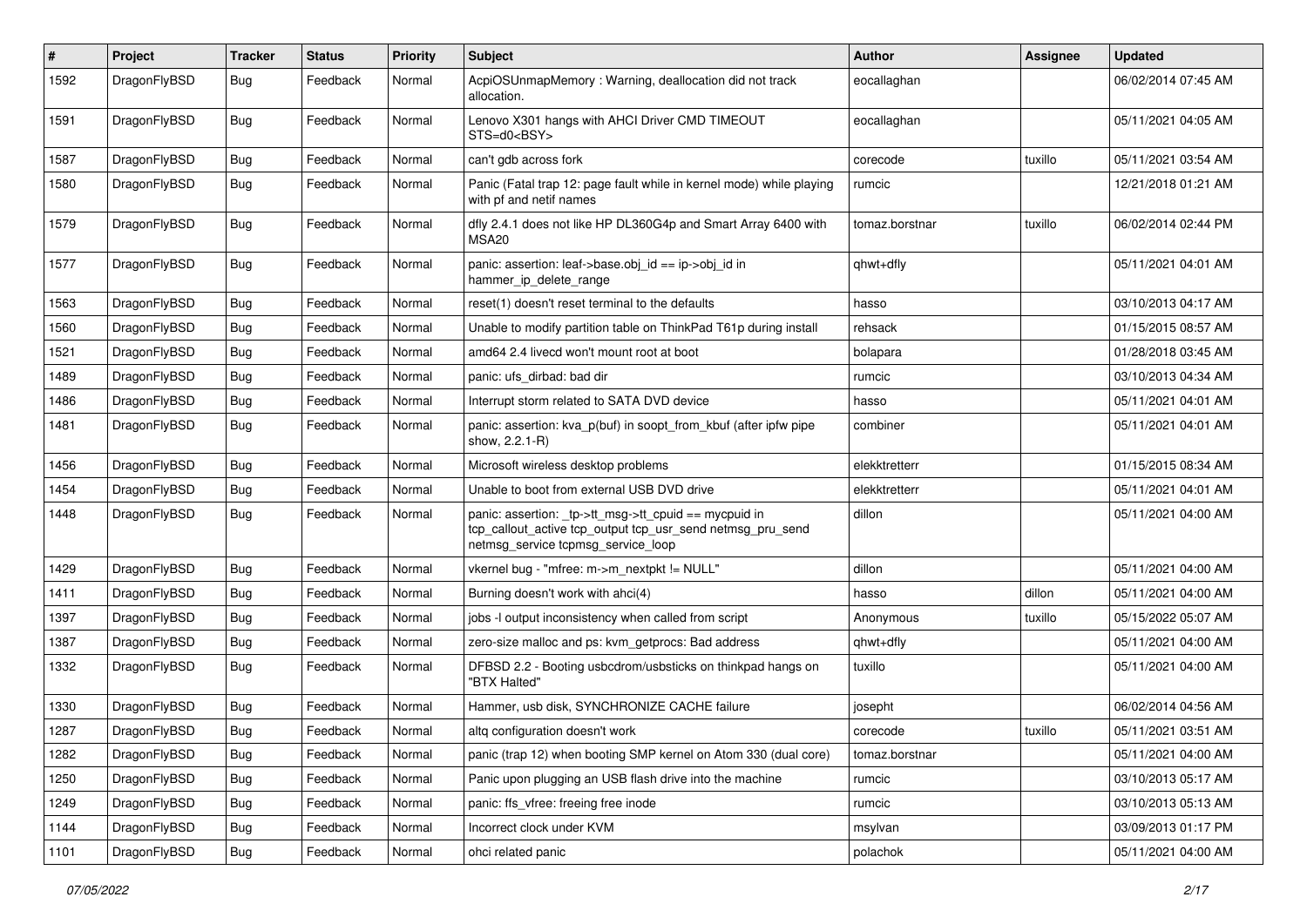| $\sharp$ | Project      | <b>Tracker</b> | <b>Status</b> | <b>Priority</b> | Subject                                                                                 | <b>Author</b>     | Assignee | <b>Updated</b>      |
|----------|--------------|----------------|---------------|-----------------|-----------------------------------------------------------------------------------------|-------------------|----------|---------------------|
| 979      | DragonFlyBSD | Bug            | Feedback      | Normal          | Failure-prone USB mass storage (SB600? msdosfs? CAM?)                                   | floid             |          | 01/15/2015 08:38 AM |
| 911      | DragonFlyBSD | Bug            | Feedback      | Normal          | kidload/kernel linker can exceed malloc reserve and panic system                        | corecode          | tuxillo  | 05/11/2021 03:51 AM |
| 901      | DragonFlyBSD | Bug            | Feedback      | Normal          | route show needs to get data from all cpus                                              | corecode          | tuxillo  | 05/11/2021 03:50 AM |
| 847      | DragonFlyBSD | <b>Bug</b>     | Feedback      | Normal          | processes getting stuck on mount point                                                  | corecode          | tuxillo  | 05/11/2021 03:50 AM |
| 846      | DragonFlyBSD | Bug            | Feedback      | Normal          | USB bugs:usb mouse can't used!                                                          | frankning         |          | 01/15/2015 08:36 AM |
| 806      | DragonFlyBSD | <b>Bug</b>     | Feedback      | Normal          | boot error on MacBook                                                                   | tralamazza        |          | 06/04/2022 05:28 AM |
| 570      | DragonFlyBSD | Bug            | Feedback      | Normal          | 1.8.x: ACPI problems                                                                    | qhwt+dfly         |          | 06/02/2014 03:45 AM |
| 243      | DragonFlyBSD | Bug            | Feedback      | Normal          | weird behavior in the shell                                                             | swildner          |          | 05/31/2022 02:51 PM |
| 2721     | DragonFlyBSD | Submit         | Feedback      | Low             | Some few zalloc calls to objcache ones replacements                                     | dclink            | tuxillo  | 05/11/2021 04:08 AM |
| 2636     | DragonFlyBSD | Bug            | Feedback      | Low             | Add -x flag to iostat (a la solaris)                                                    | tuxillo           |          | 05/11/2021 04:07 AM |
| 1428     | DragonFlyBSD | Bug            | Feedback      | Low             | POSIX.1e implementation is too old                                                      | hasso             | tuxillo  | 05/11/2021 04:00 AM |
| 1127     | DragonFlyBSD | <b>Bug</b>     | Feedback      | Low             | cdrom drive not detected                                                                | tgr               | corecode | 01/15/2015 08:55 AM |
| 385      | DragonFlyBSD | <b>Bug</b>     | Feedback      | Low             | Mail archive address removal                                                            | justin            | justin   | 03/09/2013 11:24 AM |
| 293      | DragonFlyBSD | Bug            | Feedback      | Low             | Various updates to the handbook                                                         | victor            | victor   | 03/10/2013 04:46 AM |
| 285      | DragonFlyBSD | Bug            | Feedback      | Low             | interrupt latency with re without ip address configured                                 | thomas.nikolajsen |          | 02/20/2014 10:30 AM |
| 3113     | DragonFlyBSD | <b>Bug</b>     | In Progress   | Urgent          | Booting vKernel fails due being out of swap space                                       | tcullen           |          | 05/11/2021 04:14 AM |
| 2499     | DragonFlyBSD | <b>Bug</b>     | In Progress   | Urgent          | DRAGONFLY 3 2 lockd not responding correctly                                            | Nerzhul           |          | 01/22/2013 12:47 PM |
| 3111     | DragonFlyBSD | Bug            | In Progress   | High            | Mouse lags every second heavily under X11                                               | mneumann          |          | 12/12/2017 09:46 PM |
| 2296     | DragonFlyBSD | Bug            | In Progress   | High            | panic: assertion "m->wire count > 0" failed                                             | thomas.nikolajsen |          | 08/30/2012 06:09 AM |
| 884      | DragonFlyBSD | Bug            | In Progress   | High            | Performance/memory problems under filesystem IO load                                    | hasso             |          | 05/11/2021 03:50 AM |
| 3318     | DragonFlyBSD | <b>Bug</b>     | In Progress   | Normal          | Segmenation fault when a process resumed with checkpt exits                             | zabolekar         | tuxillo  | 06/18/2022 08:24 AM |
| 3317     | DragonFlyBSD | <b>Bug</b>     | In Progress   | Normal          | Network vtnet0 not working on Hetzner cloud                                             | mneumann          |          | 06/18/2022 03:55 AM |
| 3310     | DragonFlyBSD | <b>Bug</b>     | In Progress   | Normal          | NVMM+QEMU fail to boot with UEFI: Mem Assist Failed<br>[gpa=0xfffffff0]                 | liweitianux       |          | 01/11/2022 03:22 PM |
| 3299     | DragonFlyBSD | Bug            | In Progress   | Normal          | DragonFlyBSD reports utterly wrong uptime (most of the time, right<br>after booting in) | adrian            |          | 11/11/2021 01:43 PM |
| 3295     | DragonFlyBSD | Bug            | In Progress   | Normal          | Adapt devel/libvirt for nvmm                                                            | tuxillo           | tuxillo  | 11/03/2021 04:56 PM |
| 3269     | DragonFlyBSD | Bug            | In Progress   | Normal          | Is double-buffer'd buf still required by HAMMER2 ?                                      | tkusumi           |          | 05/12/2021 04:09 PM |
| 3160     | DragonFlyBSD | Submit         | In Progress   | Normal          | State the implementation difference in pkill/pgrep manual                               | sevan             | tuxillo  | 06/03/2022 05:15 PM |
| 3145     | DragonFlyBSD | Submit         | In Progress   | Normal          | Update libelf to FreeBSD 12 current and build as base library usable<br>by ports        | davshao           | tuxillo  | 08/20/2021 03:58 PM |
| 3089     | DragonFlyBSD | <b>Bug</b>     | In Progress   | Normal          | vtnet(4) - disable TCP checksum offload by default                                      | jlane             | vadaszi  | 05/11/2021 04:14 AM |
| 3031     | DragonFlyBSD | Submit         | In Progress   | Normal          | Update drm/radeon to Linux 4.7.10 as much as possible                                   | davshao           | ftigeot  | 08/19/2021 12:33 PM |
| 3028     | DragonFlyBSD | <b>Bug</b>     | In Progress   | Normal          | installer: confusion of set/get disk encryption passphrase dialogs                      | liweitianux       | tuxillo  | 06/03/2022 05:13 PM |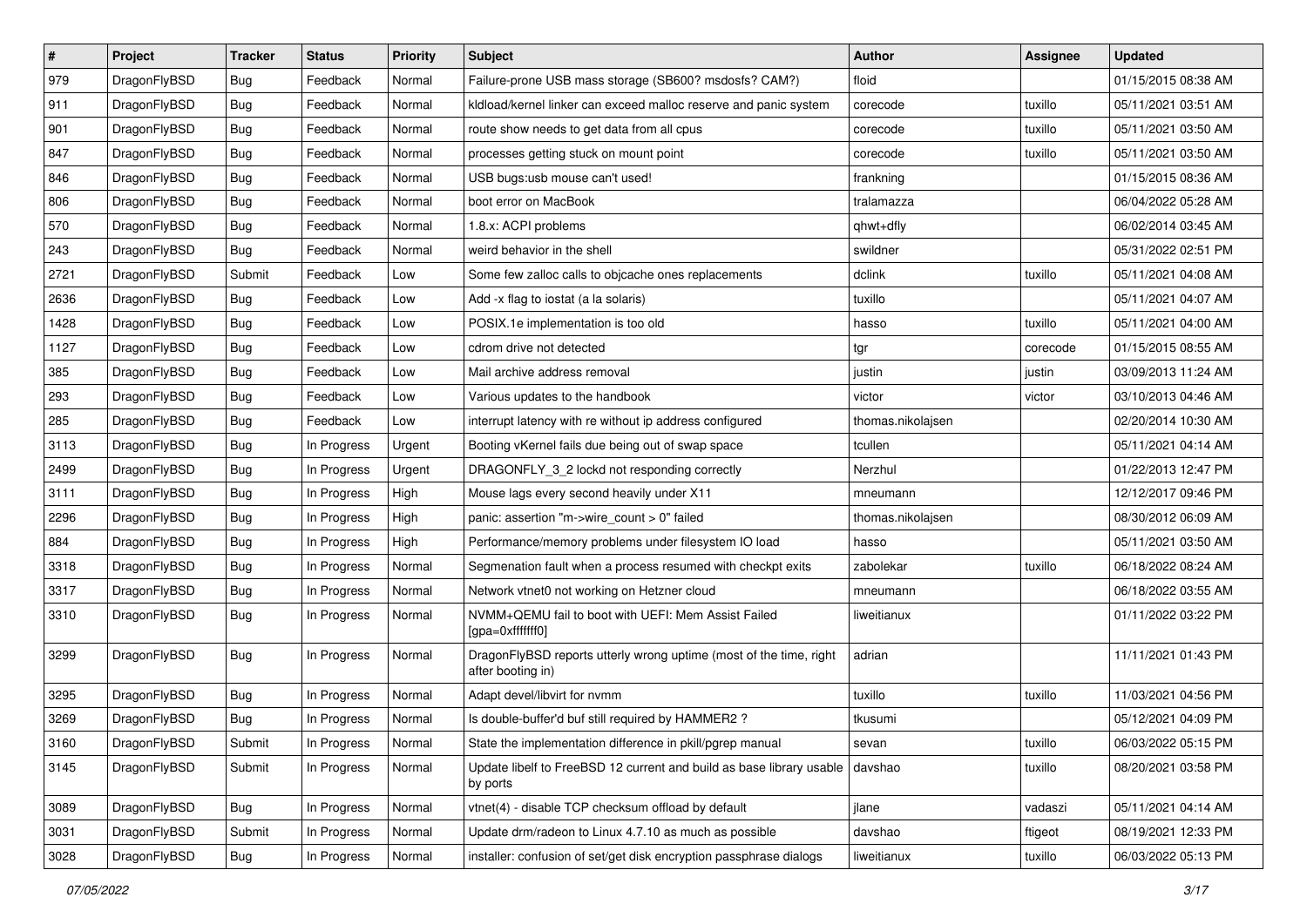| $\#$ | Project      | <b>Tracker</b> | <b>Status</b> | <b>Priority</b> | Subject                                                                                                | Author           | Assignee | <b>Updated</b>      |
|------|--------------|----------------|---------------|-----------------|--------------------------------------------------------------------------------------------------------|------------------|----------|---------------------|
| 3021 | DragonFlyBSD | Bug            | In Progress   | Normal          | sys/dev/drm/i915/i915_gem_stolen.c:115]: (error) Signed integer<br>overflow for expression '65535<<20' | dcb              |          | 04/11/2017 12:46 PM |
| 3011 | DragonFlyBSD | <b>Bug</b>     | In Progress   | Normal          | dragonfly/sys/dev/netif/re/re.c: suspicious code?                                                      | dcb              |          | 07/29/2017 01:26 AM |
| 2819 | DragonFlyBSD | <b>Bug</b>     | In Progress   | Normal          | Random micro system freezes after a week of uptime                                                     | ftigeot          | dillon   | 08/16/2015 08:46 PM |
| 2731 | DragonFlyBSD | Bug            | In Progress   | Normal          | Screen full of random colors when starting Xorg with Intel Haswell<br>HD Graphics P4600                | jkatzmaier       |          | 11/12/2014 04:08 PM |
| 2549 | DragonFlyBSD | <b>Bug</b>     | In Progress   | Normal          | netgraph7: Kernel page fault.                                                                          | russiane39       | nant     | 05/10/2013 11:20 PM |
| 2414 | DragonFlyBSD | <b>Bug</b>     | In Progress   | Normal          | Lenovo S10 acpi freeze (not new)                                                                       | davshao          |          | 05/11/2021 04:13 AM |
| 2391 | DragonFlyBSD | <b>Bug</b>     | In Progress   | Normal          | System lock with ahci and acpi enabled on ATI RS690 chipset with<br>SMB600 sata controller             | jorisgio         | vadaszi  | 06/03/2015 03:51 PM |
| 2360 | DragonFlyBSD | <b>Bug</b>     | In Progress   | Normal          | Wishlist: virtio driver import                                                                         | vsrinivas        |          | 06/04/2022 04:16 AM |
| 2358 | DragonFlyBSD | <b>Bug</b>     | In Progress   | Normal          | DFBSD v3.0.2.32.g928ca - panic: hammer: insufficient undo FIFO<br>space!                               | tuxillo          | tuxillo  | 05/10/2021 02:50 AM |
| 2353 | DragonFlyBSD | Bug            | In Progress   | Normal          | panic: assertion "gd->gd_spinlocks_wr == 0" failed in<br>bsd4_schedulerclock                           | jaydg            | alexh    | 11/28/2012 01:57 AM |
| 2351 | DragonFlyBSD | Bug            | In Progress   | Normal          | DFBSD v3.1.0.579.g44ccf - Stuck during startup, random freezes                                         | tuxillo          |          | 04/24/2012 08:21 AM |
| 2345 | DragonFlyBSD | <b>Bug</b>     | In Progress   | Normal          | DFBSD v3.1.0.457.gd679f - NFS panic on diskless station                                                | tuxillo          |          | 04/07/2012 05:22 PM |
| 2282 | DragonFlyBSD | <b>Bug</b>     | In Progress   | Normal          | gdb segfaults with certain corefiles                                                                   | tuxillo          |          | 01/18/2012 04:40 PM |
| 2013 | DragonFlyBSD | <b>Bug</b>     | In Progress   | Normal          | oversized DMA request loop                                                                             | josepht          |          | 05/11/2021 04:06 AM |
| 1921 | DragonFlyBSD | <b>Bug</b>     | In Progress   | Normal          | we miss mlockall                                                                                       | alexh            | tuxillo  | 06/18/2022 04:08 AM |
| 1749 | DragonFlyBSD | Bug            | In Progress   | Normal          | HAMMER fsstress panic in hammer_flush_inode_core<br>'ip->flush_state != HAMMER_FST_FLUSH'              | vsrinivas        |          | 05/11/2021 04:06 AM |
| 1744 | DragonFlyBSD | Bug            | In Progress   | Normal          | HAMMER fsstress panic in hammer_setup_child_callback                                                   | vsrinivas        |          | 05/11/2021 04:05 AM |
| 1700 | DragonFlyBSD | Submit         | In Progress   | Normal          | skip boot2 menu on <enter></enter>                                                                     | Johannes.Hofmann | tuxillo  | 05/15/2022 08:35 AM |
| 1669 | DragonFlyBSD | <b>Bug</b>     | In Progress   | Normal          | Drive wont open using button                                                                           | elekktretterr    |          | 02/29/2012 12:05 PM |
| 1661 | DragonFlyBSD | Bug            | In Progress   | Normal          | panic on password entry mount smb filesystem                                                           | vsrinivas        |          | 11/27/2021 08:29 AM |
| 1584 | DragonFlyBSD | Bug            | In Progress   | Normal          | can't use ssh from jail: debug1: read_passphrase: can't open<br>/dev/tty: Device busy                  | corecode         | tuxillo  | 05/11/2021 03:53 AM |
| 1583 | DragonFlyBSD | Bug            | In Progress   | Normal          | panic: assertion: cursor->trans->sync_lock_refs > 0 in<br>hammer recover cursor                        | corecode         | tuxillo  | 05/11/2021 03:53 AM |
| 1547 | DragonFlyBSD | <b>Bug</b>     | In Progress   | Normal          | disklabel64 automatic sizing                                                                           | corecode         | tuxillo  | 05/11/2021 03:52 AM |
| 1528 | DragonFlyBSD | Bug            | In Progress   | Normal          | ktrace does not show proper return values for pipe(2)                                                  | corecode         | tuxillo  | 05/11/2021 03:52 AM |
| 1502 | DragonFlyBSD | <b>Bug</b>     | In Progress   | Normal          | Lock while deleting files from nohistory HAMMER directories                                            | hasso            |          | 03/10/2013 04:28 AM |
| 1475 | DragonFlyBSD | <b>Bug</b>     | In Progress   | Normal          | kernel blocks with low memory and syscons setting a high res mode<br>' scrollback                      | corecode         | tuxillo  | 05/11/2021 03:52 AM |
| 1469 | DragonFlyBSD | <b>Bug</b>     | In Progress   | Normal          | Hammer history security concern                                                                        | corecode         | tuxillo  | 05/11/2021 03:52 AM |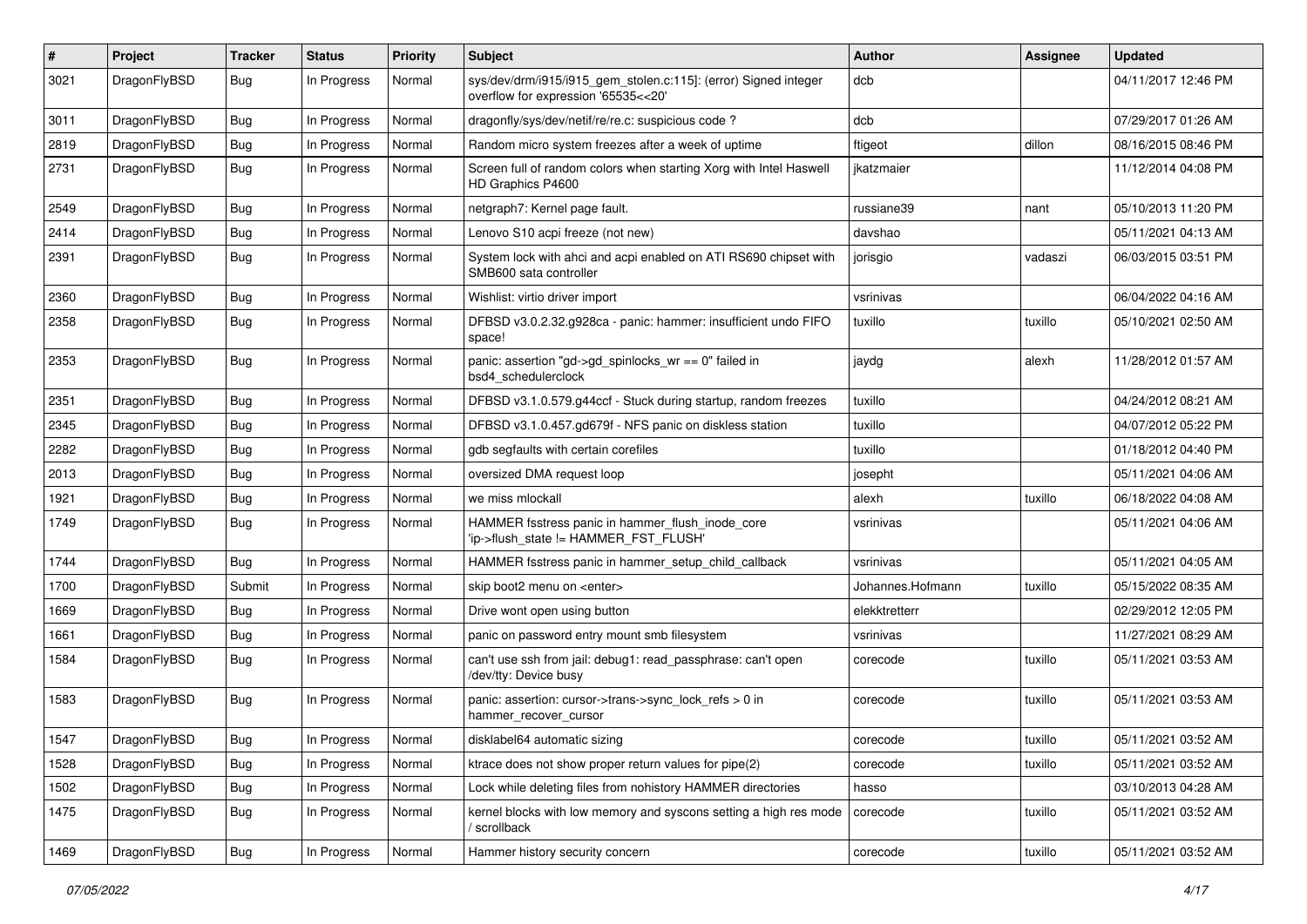| #    | Project      | <b>Tracker</b> | <b>Status</b> | <b>Priority</b> | <b>Subject</b>                                                                                                                                              | <b>Author</b>      | <b>Assignee</b> | <b>Updated</b>      |
|------|--------------|----------------|---------------|-----------------|-------------------------------------------------------------------------------------------------------------------------------------------------------------|--------------------|-----------------|---------------------|
| 1398 | DragonFlyBSD | Submit         | In Progress   | Normal          | hdestroy(3) restricts hash key to point to malloc'ed space                                                                                                  | Anonymous          |                 | 08/20/2021 04:06 PM |
| 1390 | DragonFlyBSD | Bug            | In Progress   | Normal          | Use id_t type for {get,set}priority()                                                                                                                       | Anonymous          | tuxillo         | 07/05/2019 02:18 AM |
| 1368 | DragonFlyBSD | <b>Bug</b>     | In Progress   | Normal          | suspend signal race?                                                                                                                                        | qhwt+dfly          |                 | 05/11/2021 03:51 AM |
| 1336 | DragonFlyBSD | <b>Bug</b>     | In Progress   | Normal          | Still looking for reports of missed directory entries w/ HAMMER                                                                                             | dillon             |                 | 05/11/2021 04:00 AM |
| 1307 | DragonFlyBSD | <b>Bug</b>     | In Progress   | Normal          | hammer tid -2 shows unexpected result                                                                                                                       | corecode           |                 | 10/18/2016 05:29 PM |
| 1302 | DragonFlyBSD | <b>Bug</b>     | In Progress   | Normal          | Checkpoint regression?                                                                                                                                      | sjg                | sjg             | 07/10/2013 05:22 PM |
| 1218 | DragonFlyBSD | Bug            | In Progress   | Normal          | panic: assertion: error == 0 in hammer_start_transaction                                                                                                    | rumcic             |                 | 05/11/2021 04:00 AM |
| 1181 | DragonFlyBSD | <b>Bug</b>     | In Progress   | Normal          | ACX111 panic                                                                                                                                                | elekktretterr      |                 | 05/11/2021 04:00 AM |
| 1030 | DragonFlyBSD | <b>Bug</b>     | In Progress   | Normal          | msdosfs umount panic                                                                                                                                        | corecode           | tuxillo         | 05/11/2021 03:51 AM |
| 998  | DragonFlyBSD | <b>Bug</b>     | In Progress   | Normal          | Unconfiguring a vn while it is mounted                                                                                                                      | rumcic             | tuxillo         | 05/11/2021 04:00 AM |
| 781  | DragonFlyBSD | <b>Bug</b>     | In Progress   | Normal          | fdisk uses wrong geometry on usb flash drives                                                                                                               | corecode           | tuxillo         | 05/11/2021 03:50 AM |
| 742  | DragonFlyBSD | Bug            | In Progress   | Normal          | umount problems with multiple mounts                                                                                                                        | corecode           | tuxillo         | 06/25/2022 04:02 AM |
| 604  | DragonFlyBSD | <b>Bug</b>     | In Progress   | Normal          | 1.8.1-RELEASE - clock runs fast on mainboard ASUS P5A-B                                                                                                     | yeti               |                 | 05/11/2021 03:55 AM |
| 331  | DragonFlyBSD | <b>Bug</b>     | In Progress   | Normal          | ftpsesame (aka Bridging S01E03)                                                                                                                             | bastyaelvtars      |                 | 03/09/2013 12:28 PM |
| 168  | DragonFlyBSD | <b>Bug</b>     | In Progress   | Normal          | Livelocked limit engaged while trying to setup IPW wireless                                                                                                 | mschacht           | sepherosa       | 05/11/2021 04:05 AM |
| 2797 | DragonFlyBSD | <b>Bug</b>     | In Progress   | Low             | vkernels with & without machdep.pmap_mmu_optimize                                                                                                           | yellowrabbit2010   |                 | 11/27/2021 08:06 AM |
| 2631 | DragonFlyBSD | <b>Bug</b>     | In Progress   | Low             | Verify library versioning current with full package build and switch it<br>on (after publishing packages)                                                   | tuxillo            |                 | 05/11/2021 04:06 AM |
| 1819 | DragonFlyBSD | <b>Bug</b>     | In Progress   | Low             | truss - Major revamping task list                                                                                                                           | tuxillo            | tuxillo         | 11/27/2021 08:45 AM |
| 1148 | DragonFlyBSD | Bug            | In Progress   | Low             | BCM4311 wireless network adapter detected but not functional                                                                                                | archimedes.gaviola |                 | 05/11/2021 04:00 AM |
| 725  | DragonFlyBSD | Bug            | In Progress   | Low             | 'make distribution' fails w/'ro' /usr/obj                                                                                                                   | c.turner           |                 | 03/09/2013 01:01 PM |
| 2735 | DragonFlyBSD | <b>Bug</b>     | <b>New</b>    | Urgent          | iwn panics SYSSASSERT                                                                                                                                       | cnb                |                 | 05/11/2021 03:55 AM |
| 2423 | DragonFlyBSD | Bug            | <b>New</b>    | Urgent          | After multiple panics/locks, hitting KKASSERT in<br>hammer init cursor                                                                                      | rumcic             |                 | 09/18/2012 02:28 AM |
| 2141 | DragonFlyBSD | <b>Bug</b>     | <b>New</b>    | Urgent          | loader and/or documentation broken                                                                                                                          | sjg                |                 | 01/20/2012 10:51 AM |
| 599  | DragonFlyBSD | <b>Bug</b>     | <b>New</b>    | Urgent          | 1.9.0 reproducable panic                                                                                                                                    | pavalos            |                 | 12/22/2010 01:08 AM |
| 3266 | DragonFlyBSD | Bug            | New           | High            | Filesystems broken due to "KKASSERT(count &<br>TOK_COUNTMASK);"                                                                                             | tkusumi            |                 | 03/15/2021 01:21 PM |
| 3240 | DragonFlyBSD | Bug            | New           | High            | compile error because of openssl with /usr/dports/security/rhash for UlasSAYGIN<br>mysql 8 install                                                          |                    |                 | 06/04/2020 08:05 AM |
| 3194 | DragonFlyBSD | <b>Bug</b>     | New           | High            | Hammer kernel crash on mirror-stream of PFS after upgrade<br>(assertion "cursor->flags &<br>HAMMER_CURSOR_ITERATE_CHECK" failed in<br>hammer_btree_iterate) | Anonymous          |                 | 06/29/2019 01:32 PM |
| 3129 | DragonFlyBSD | <b>Bug</b>     | New           | High            | Kernel panic with 5.2.0 on A2SDi-4C-HLN4F                                                                                                                   | stateless          |                 | 04/24/2018 12:50 AM |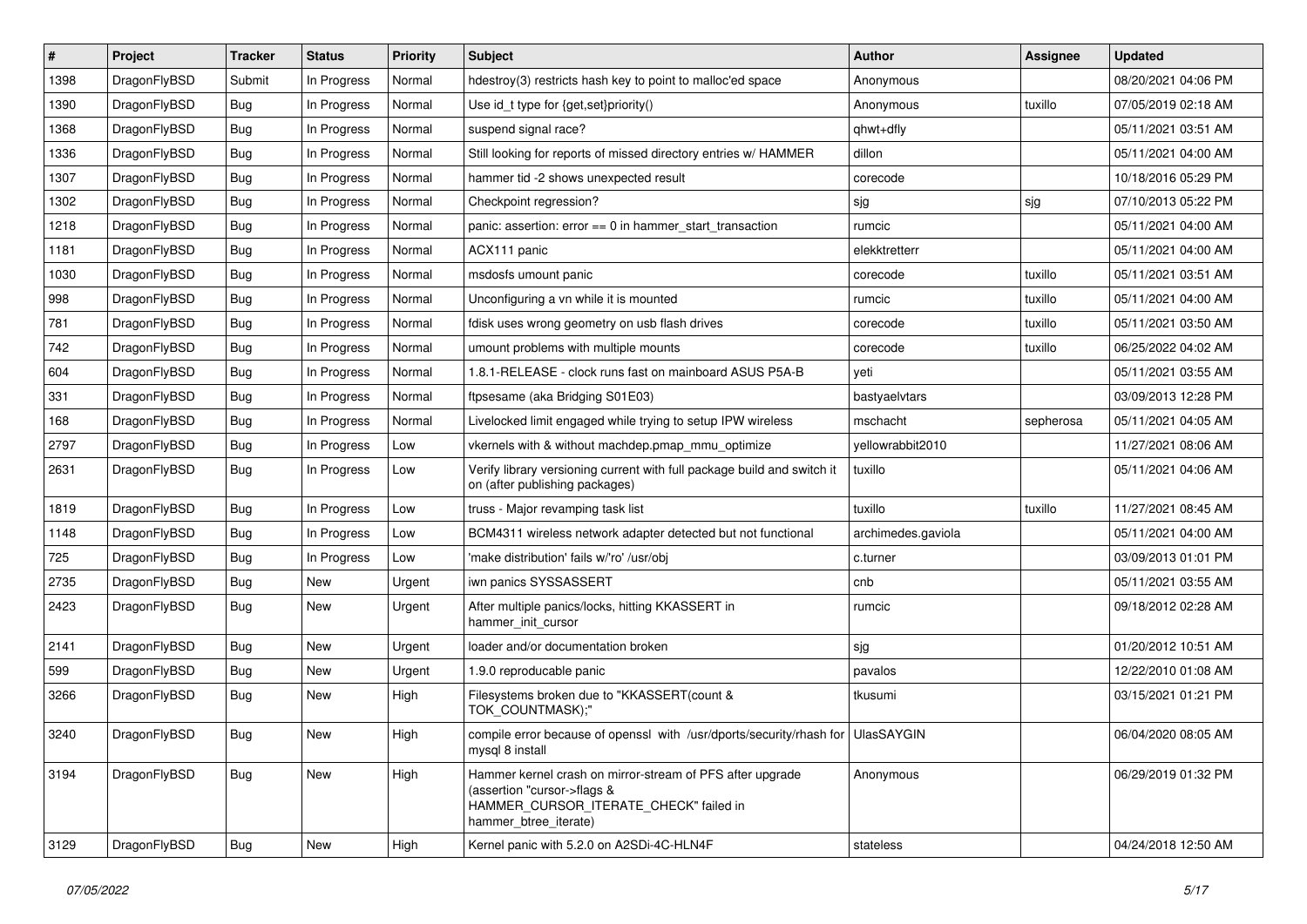| $\vert$ # | Project      | <b>Tracker</b> | <b>Status</b> | <b>Priority</b> | Subject                                                                                                   | <b>Author</b> | Assignee  | <b>Updated</b>      |
|-----------|--------------|----------------|---------------|-----------------|-----------------------------------------------------------------------------------------------------------|---------------|-----------|---------------------|
| 3124      | DragonFlyBSD | Bug            | New           | High            | DragonFlyBSD 5.0.2 with Hammer2 with UEFI install doesn't boot                                            | wiesl         |           | 06/18/2019 05:07 AM |
| 2930      | DragonFlyBSD | <b>Bug</b>     | New           | High            | 'objcache' causes panic during 'nfs_readdir'                                                              | tofergus      |           | 07/26/2016 01:09 PM |
| 2915      | DragonFlyBSD | Bug            | New           | High            | Hammer mirror-copy problem                                                                                | t dfbsd       |           | 08/25/2016 05:28 AM |
| 2870      | DragonFlyBSD | Bug            | New           | High            | Broken text and icons when glamor acceleration is used                                                    | 375gnu        | ftigeot   | 01/31/2016 12:13 AM |
| 2828      | DragonFlyBSD | Bug            | New           | High            | On AMD APUs and Bulldozer CPUs, the machdep.cpu_idle_hlt<br>sysctl should be 3 by default                 | vadaszi       | vadaszi   | 05/11/2021 04:07 AM |
| 2825      | DragonFlyBSD | Bug            | <b>New</b>    | High            | 3x dhclient = hanging system (objcache exhausted)                                                         | jaccovonb     | sepherosa | 05/11/2021 03:55 AM |
| 2736      | DragonFlyBSD | Bug            | New           | High            | kernel panics on acpi timer probe function                                                                | cnb           |           | 05/11/2021 03:55 AM |
| 2657      | DragonFlyBSD | <b>Bug</b>     | New           | High            | Needs acl to migrate our servers                                                                          | ferney        |           | 03/31/2014 11:37 AM |
| 2547      | DragonFlyBSD | <b>Bug</b>     | New           | High            | crashed while doing a dry run of pkg_rolling-replace                                                      | phma          |           | 04/18/2013 10:40 PM |
| 2495      | DragonFlyBSD | <b>Bug</b>     | New           | High            | DFBSD v3.3.0.960.g553fe7 - ocnt != 0" failed in<br>prop_object_release                                    | tuxillo       |           | 05/31/2022 04:08 PM |
| 2421      | DragonFlyBSD | <b>Bug</b>     | <b>New</b>    | High            | Kernel panic: vm_fault: page 0xc0f70000 not busy!                                                         | lentferj      |           | 10/03/2012 08:16 AM |
| 2140      | DragonFlyBSD | Bug            | New           | High            | hammer_io_delallocate panic with 'duplicate entry' message                                                | ttw           |           | 10/07/2011 12:22 PM |
| 2117      | DragonFlyBSD | <b>Bug</b>     | New           | High            | ACPI and/or bce(4) problem with 2.11.0.673.g0d557 on HP DL380<br>G <sub>6</sub>                           | pauska        |           | 08/22/2011 10:15 AM |
| 2071      | DragonFlyBSD | Bug            | New           | High            | Panic on assertion: (int)(flg->seq - seq) > 0 in hammer_flusher_flush<br>after inode error                | vsrinivas     |           | 06/12/2011 07:59 AM |
| 1920      | DragonFlyBSD | <b>Bug</b>     | New           | High            | system hangs                                                                                              | zhtw          |           | 11/22/2010 08:59 AM |
| 1198      | DragonFlyBSD | <b>Bug</b>     | New           | High            | DDB loops panic in db_read_bytes                                                                          | corecode      | tuxillo   | 05/11/2021 03:51 AM |
| 1185      | DragonFlyBSD | <b>Bug</b>     | New           | High            | need a tool to merge changes into /etc                                                                    | wa1ter        |           | 02/18/2014 06:02 AM |
| 3319      | DragonFlyBSD | <b>Bug</b>     | New           | Normal          | setproctitle() calls can change effect of later setproctitle() calls                                      | tonyc         |           | 06/29/2022 06:10 PM |
| 3316      | DragonFlyBSD | <b>Bug</b>     | New           | Normal          | hammer2_dirent_create() allows creating >1 dirents with the same<br>name                                  | tkusumi       |           | 06/05/2022 12:35 PM |
| 3314      | DragonFlyBSD | <b>Bug</b>     | New           | Normal          | Bring virtio_console(4) from FreeBSD                                                                      | tuxillo       | tuxillo   | 05/29/2022 08:24 AM |
| 3313      | DragonFlyBSD | Bug            | <b>New</b>    | Normal          | Can't boot from my live USB at all. The kernel loading process<br>hangs.                                  | rempas        |           | 06/03/2022 12:16 AM |
| 3312      | DragonFlyBSD | Submit         | New           | Normal          | hammer2: redundant chain modify after chain creation                                                      | tkusumi       |           | 05/15/2022 01:35 PM |
| 3302      | DragonFlyBSD | <b>Bug</b>     | New           | Normal          | Will not boot on System76 Lemur Pro (lemp10)                                                              | piecuch       |           | 11/03/2021 10:21 AM |
| 3301      | DragonFlyBSD | Bug            | <b>New</b>    | Normal          | Gkrellm from the packages is not showing logged in users in main<br>window, logged in users always $== 0$ | adrian        |           | 01/08/2022 04:24 AM |
| 3300      | DragonFlyBSD | <b>Bug</b>     | New           | Normal          | Running Xvnc from TigerVNC package through the INETD daemon<br>in TCP WAIT mode fails hard                | adrian        |           | 01/08/2022 04:25 AM |
| 3298      | DragonFlyBSD | <b>Bug</b>     | New           | Normal          | Running "w" and having logged in via XDM through VNC, "w" prints<br>an extra error message                | piecuch       |           | 10/25/2021 09:16 AM |
| 3284      | DragonFlyBSD | Bug            | New           | Normal          | Wrong towlower() result for U+038A                                                                        | bhaible       |           | 07/10/2021 03:34 AM |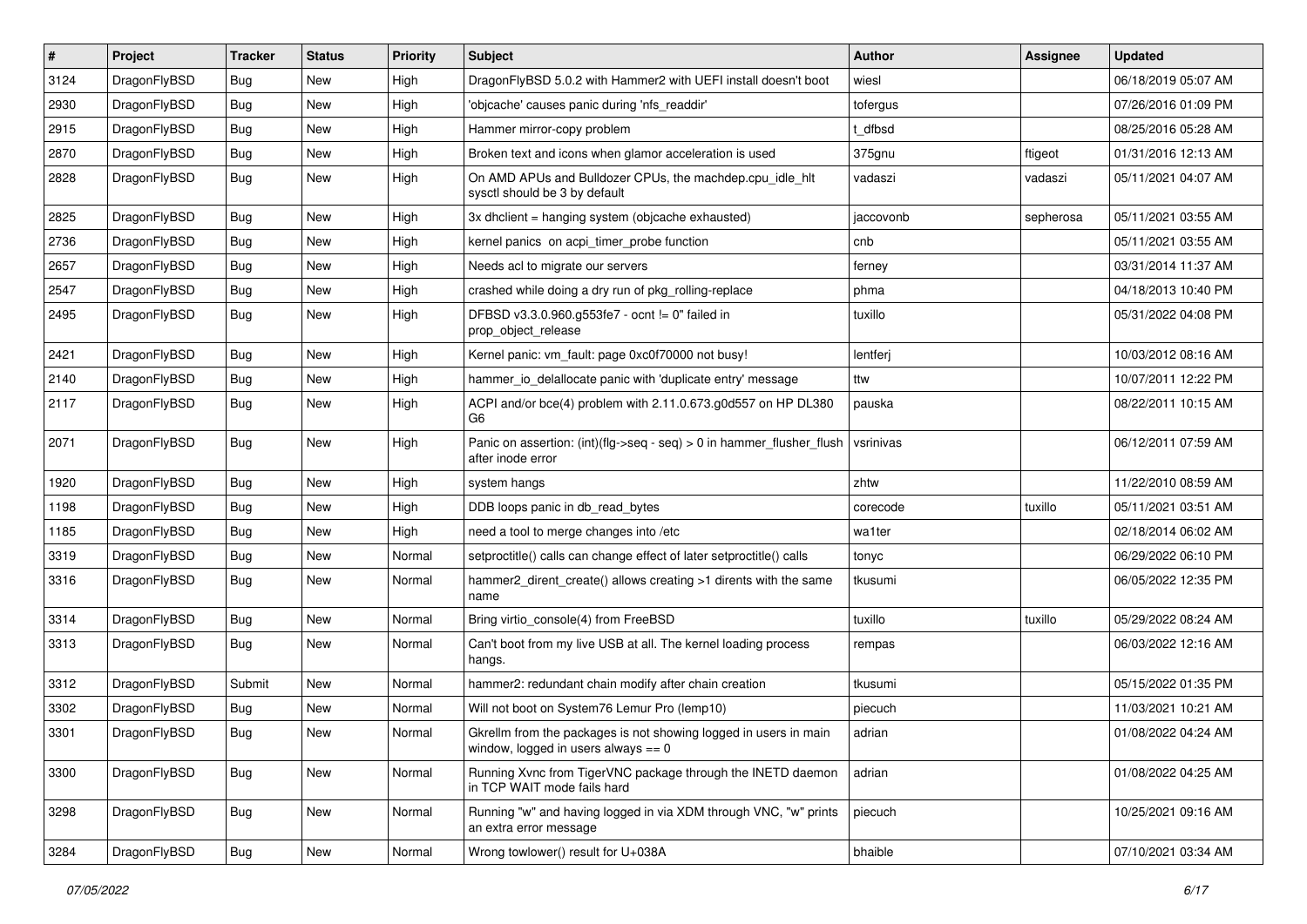| $\sharp$ | Project      | <b>Tracker</b> | <b>Status</b> | <b>Priority</b> | Subject                                                                                 | <b>Author</b>     | <b>Assignee</b> | <b>Updated</b>      |
|----------|--------------|----------------|---------------|-----------------|-----------------------------------------------------------------------------------------|-------------------|-----------------|---------------------|
| 3283     | DragonFlyBSD | <b>Bug</b>     | <b>New</b>    | Normal          | mknodat() cannot create FIFOs                                                           | bhaible           |                 | 07/10/2021 03:34 AM |
| 3282     | DragonFlyBSD | <b>Bug</b>     | <b>New</b>    | Normal          | unexpected errno value from fopen()                                                     | bhaible           |                 | 07/10/2021 03:34 AM |
| 3281     | DragonFlyBSD | <b>Bug</b>     | New           | Normal          | Crash after leaving unattended for a while                                              | bhaible           |                 | 07/10/2021 03:32 AM |
| 3280     | DragonFlyBSD | <b>Bug</b>     | New           | Normal          | KMS console and i915(4) not working in 6.0                                              | cmusser           |                 | 07/10/2021 03:35 AM |
| 3278     | DragonFlyBSD | <b>Bug</b>     | New           | Normal          | Second screen image is distorted                                                        | arcade@b1t.name   |                 | 07/10/2021 03:36 AM |
| 3276     | DragonFlyBSD | Submit         | New           | Normal          | Add option controlling whether gpt expand expands the last partition<br>(needs testing) | falsifian         |                 | 07/10/2021 03:35 AM |
| 3252     | DragonFlyBSD | <b>Bug</b>     | <b>New</b>    | Normal          | tcsetattr/tcgetattr set errno incorrectly on non-TTY                                    | tonyc             |                 | 10/26/2020 09:34 PM |
| 3249     | DragonFlyBSD | <b>Bug</b>     | New           | Normal          | HAMMER2 fsync(2) not working properly                                                   | tkusumi           |                 | 09/21/2020 07:07 AM |
| 3247     | DragonFlyBSD | <b>Bug</b>     | <b>New</b>    | Normal          | Kernel panic doing nothing much                                                         | phma              |                 | 09/12/2020 11:40 PM |
| 3246     | DragonFlyBSD | <b>Bug</b>     | <b>New</b>    | Normal          | HAMMER2 unable to handle ENOSPC properly                                                | tkusumi           |                 | 09/04/2020 11:11 AM |
| 3245     | DragonFlyBSD | <b>Bug</b>     | New           | Normal          | panic: free: guard1x fail, i915 load from loader.conf                                   | polachok          |                 | 08/21/2020 10:36 AM |
| 3243     | DragonFlyBSD | <b>Bug</b>     | <b>New</b>    | Normal          | SMART status not reported properly for SSD disks                                        | daftaupe          |                 | 09/09/2020 11:03 PM |
| 3239     | DragonFlyBSD | <b>Bug</b>     | New           | Normal          | unable to SIGKILL glitched emacs                                                        | piecuch           |                 | 05/26/2020 03:30 AM |
| 3238     | DragonFlyBSD | <b>Bug</b>     | <b>New</b>    | Normal          | race conditions when printing from vkernel console                                      | piecuch           |                 | 05/19/2020 02:50 PM |
| 3235     | DragonFlyBSD | <b>Bug</b>     | New           | Normal          | Kernel panic in devfs vnops.c                                                           | mneumann          |                 | 04/28/2020 07:00 AM |
| 3231     | DragonFlyBSD | <b>Bug</b>     | New           | Normal          | wifi drops on 5.8                                                                       | tse               |                 | 04/06/2020 05:08 AM |
| 3227     | DragonFlyBSD | Submit         | New           | Normal          | Add HAMMER2 instructions in the installation medium README                              | daftaupe          |                 | 03/26/2020 03:34 PM |
| 3226     | DragonFlyBSD | <b>Bug</b>     | New           | Normal          | Xorg freezes in vm: thread stuck in "objtrm1"                                           | peeter            |                 | 04/08/2020 02:10 AM |
| 3225     | DragonFlyBSD | <b>Bug</b>     | <b>New</b>    | Normal          | nfsd freeze when using qemu                                                             | tse               |                 | 03/17/2020 11:52 AM |
| 3224     | DragonFlyBSD | <b>Bug</b>     | <b>New</b>    | Normal          | Kernel panic when trying to ping6                                                       | zhtw              |                 | 03/08/2020 08:55 AM |
| 3222     | DragonFlyBSD | <b>Bug</b>     | New           | Normal          | gcc - undefined reference to '__atomic_load' (missing libatomic?)                       | mneumann          |                 | 02/08/2020 02:45 AM |
| 3219     | DragonFlyBSD | <b>Bug</b>     | <b>New</b>    | Normal          | x11/xorg port can not be build                                                          | <b>UlasSAYGIN</b> |                 | 03/31/2020 08:57 AM |
| 3218     | DragonFlyBSD | <b>Bug</b>     | <b>New</b>    | Normal          | Kernel panics are not sent to comconsole when booted over EFI                           | mqudsi            |                 | 12/02/2019 08:52 PM |
| 3217     | DragonFlyBSD | <b>Bug</b>     | New           | Normal          | rescue tools: make install fails if rescue folder doesn't exist                         | t dfbsd           |                 | 11/27/2019 08:16 PM |
| 3215     | DragonFlyBSD | <b>Bug</b>     | New           | Normal          | Hang in tcdrain(3) after write(3)                                                       | noloader          |                 | 11/25/2019 03:08 PM |
| 3209     | DragonFlyBSD | <b>Bug</b>     | New           | Normal          | svc has some minor bugs                                                                 | arcade@b1t.name   |                 | 10/24/2019 09:08 AM |
| 3208     | DragonFlyBSD | <b>Bug</b>     | New           | Normal          | Crash related to nfsd                                                                   | tse               |                 | 06/11/2020 05:52 AM |
| 3206     | DragonFlyBSD | Submit         | New           | Normal          | update psm/kbd to FreeBSD 12.0 code                                                     | htse              |                 | 10/05/2019 03:49 PM |
| 3201     | DragonFlyBSD | Submit         | <b>New</b>    | Normal          | Fixes make search display                                                               | htse              |                 | 08/20/2021 04:02 PM |
| 3199     | DragonFlyBSD | <b>Bug</b>     | New           | Normal          | PFS label not found panic                                                               | tse               |                 | 08/21/2019 03:51 AM |
| 3197     | DragonFlyBSD | <b>Bug</b>     | New           | Normal          | DragonFly upgrades                                                                      | tse               |                 | 04/18/2020 04:18 PM |
| 3196     | DragonFlyBSD | <b>Bug</b>     | New           | Normal          | test issue after redmine upgrade (2)                                                    | tuxillo           |                 | 07/05/2019 04:33 AM |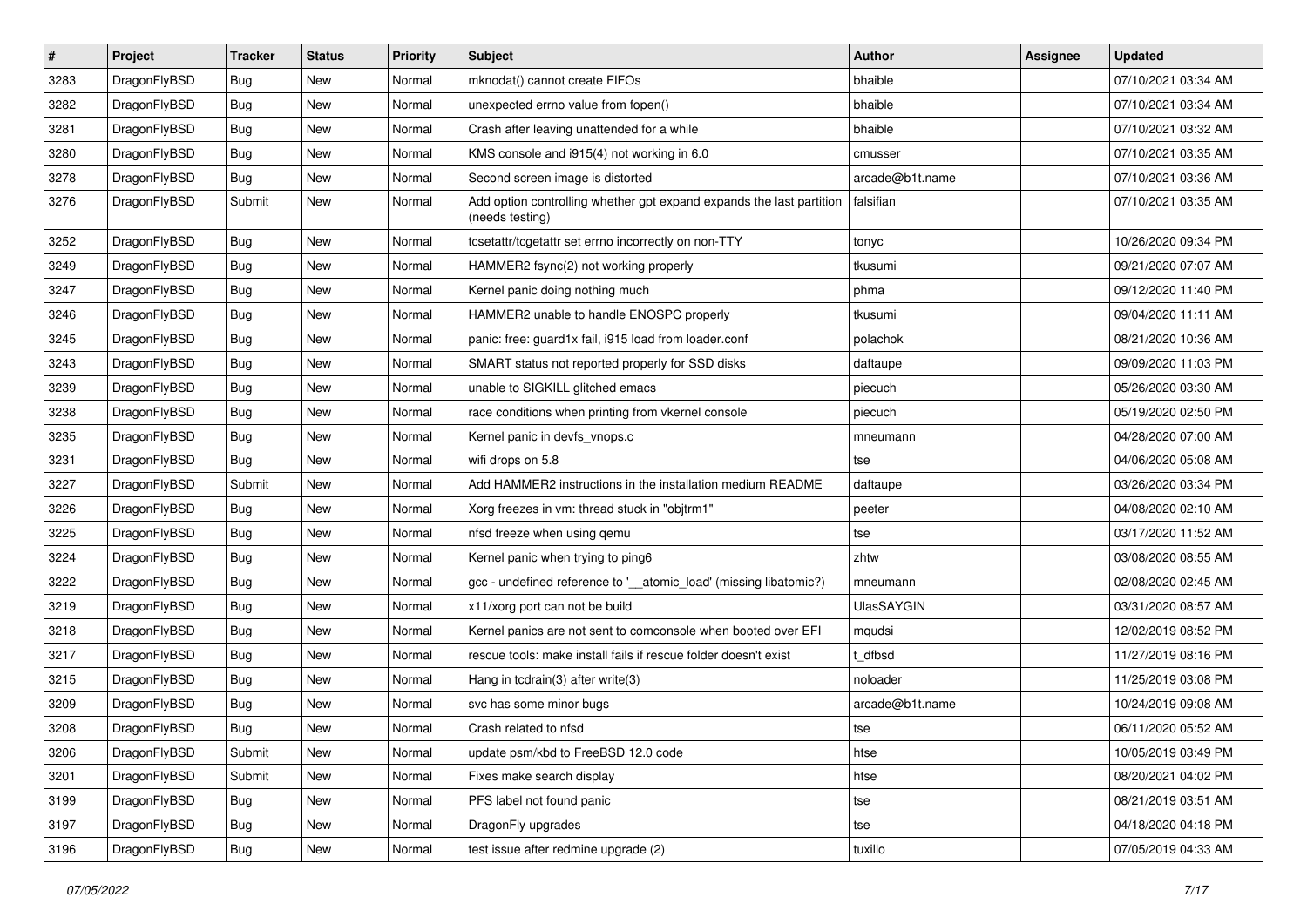| $\sharp$ | Project      | <b>Tracker</b> | <b>Status</b> | <b>Priority</b> | Subject                                                                                                 | Author                 | Assignee | <b>Updated</b>      |
|----------|--------------|----------------|---------------|-----------------|---------------------------------------------------------------------------------------------------------|------------------------|----------|---------------------|
| 3189     | DragonFlyBSD | Bug            | <b>New</b>    | Normal          | Allow DragonFly Mail Agent to accept an alternate config via<br>command line switch                     | iang                   |          | 08/16/2021 12:42 AM |
| 3184     | DragonFlyBSD | <b>Bug</b>     | <b>New</b>    | Normal          | tsleep(9) return value when PCATCH specified                                                            | tkusumi                |          | 04/03/2019 06:49 AM |
| 3170     | DragonFlyBSD | <b>Bug</b>     | New           | Normal          | repeatable nfsd crash                                                                                   | tse                    |          | 06/11/2020 05:52 AM |
| 3165     | DragonFlyBSD | <b>Bug</b>     | <b>New</b>    | Normal          | Looping at boot time                                                                                    | gop                    |          | 12/28/2018 01:04 PM |
| 3157     | DragonFlyBSD | Bug            | <b>New</b>    | Normal          | TP-Link UE300 not working in 5.2-RELEASE                                                                | tuxillo                |          | 11/15/2018 02:08 PM |
| 3154     | DragonFlyBSD | Submit         | <b>New</b>    | Normal          | Update serial handling in bootloader                                                                    | ddegroot               | dillon   | 11/06/2018 11:21 PM |
| 3147     | DragonFlyBSD | Submit         | New           | Normal          | Enable headless installation                                                                            | ddegroot               |          | 10/09/2018 01:25 PM |
| 3143     | DragonFlyBSD | Bug            | New           | Normal          | assertion "0" failed in hammer2_inode_xop_chain_sync                                                    | cbin                   |          | 07/18/2018 12:50 PM |
| 3142     | DragonFlyBSD | Submit         | <b>New</b>    | Normal          | lib/libdmsg: Unbreak using new API EVP_CIPHER_CTX_new()                                                 | tkusumi                |          | 07/08/2018 04:18 AM |
| 3141     | DragonFlyBSD | <b>Bug</b>     | New           | Normal          | dhclient blocks boot process                                                                            | rowo                   |          | 12/16/2018 11:01 AM |
| 3139     | DragonFlyBSD | Bug            | <b>New</b>    | Normal          | USB Mouse Does Not Work in DragonflyBSD guest on VirtualBox                                             | chiguy1256             |          | 06/24/2018 10:14 PM |
| 3135     | DragonFlyBSD | Submit         | <b>New</b>    | Normal          | Add EVFILT RECV and EVFILT SEND                                                                         | tautolog               |          | 05/25/2018 09:59 PM |
| 3134     | DragonFlyBSD | <b>Bug</b>     | New           | Normal          | RFC 3021 (/31 networks) appear to be unsupported                                                        | jailbird               |          | 05/16/2018 11:03 PM |
| 3120     | DragonFlyBSD | Bug            | <b>New</b>    | Normal          | Intel AC 8260 firmware does not load                                                                    | Vintodrimmer           |          | 08/28/2018 03:30 AM |
| 3117     | DragonFlyBSD | <b>Bug</b>     | New           | Normal          | Problem with colours if "intel" video-driver used                                                       | dpostolov              |          | 01/07/2018 11:35 PM |
| 3116     | DragonFlyBSD | Bug            | New           | Normal          | da0 detects on very big volume if to _remove_usb install stick and<br>reboot on Intel NUC5PPYH          | dpostolov              |          | 01/07/2018 09:40 PM |
| 3110     | DragonFlyBSD | Bug            | <b>New</b>    | Normal          | crash with ipfw3 under load                                                                             | bnegre82               |          | 12/09/2017 06:22 AM |
| 3076     | DragonFlyBSD | <b>Bug</b>     | <b>New</b>    | Normal          | sys/dev/netif/ig_hal/e1000_ich8lan.c:1594: sanity checking mixup?                                       | dcb                    |          | 10/11/2017 01:58 AM |
| 3052     | DragonFlyBSD | Bug            | <b>New</b>    | Normal          | panic DragonFly v4.8.1-RELEASE by mounting a malformed NTFS<br>image [64.000]                           | open.source@ribose.com |          | 08/14/2017 03:22 AM |
| 3051     | DragonFlyBSD | <b>Bug</b>     | <b>New</b>    | Normal          | panic DragonFly v4.8.1-RELEASE by mounting a malformed NTFS<br>image [12.000]                           | open.source@ribose.com |          | 08/14/2017 03:20 AM |
| 3049     | DragonFlyBSD | Bug            | New           | Normal          | panic DragonFly v4.8.1-RELEASE by mounting a malformed<br>msdosfs image [12.128]                        | open.source@ribose.com |          | 08/14/2017 02:53 AM |
| 3047     | DragonFlyBSD | Bug            | <b>New</b>    | Normal          | HAMMER critical write error                                                                             | samuel                 |          | 06/19/2019 09:50 AM |
| 3041     | DragonFlyBSD | Submit         | New           | Normal          | firmware: Remove embedding of multiple images in one module.                                            | Anonymous              |          | 12/25/2020 02:15 AM |
| 3036     | DragonFlyBSD | <b>Bug</b>     | <b>New</b>    | Normal          | panic in icmp_redirect_start() ASSERT_IN_NETISR(0)                                                      | tautolog               |          | 05/11/2017 07:27 PM |
| 3035     | DragonFlyBSD | <b>Bug</b>     | New           | Normal          | panic: assertion "cpu >= 0 && cpu < ncpus" failed in netisr_cpuport<br>at /usr/src/sys/net/netisr2.h:87 | masu                   |          | 05/11/2017 01:24 AM |
| 3029     | DragonFlyBSD | Bug            | New           | Normal          | Running DflyBSD 4.8 on FreeBSD bhyve as a guest                                                         | iron                   |          | 05/13/2022 04:33 AM |
| 3025     | DragonFlyBSD | <b>Bug</b>     | New           | Normal          | sys/dev/powermng/powernow/powernow.c:284: bad comparison?                                               | dcb                    |          | 09/23/2017 07:45 AM |
| 3022     | DragonFlyBSD | Bug            | New           | Normal          | sys/dev/netif/ath/ath/if ath.c:2142: strange bitmask?                                                   | dcb                    |          | 04/11/2017 11:49 AM |
| 3018     | DragonFlyBSD | <b>Bug</b>     | New           | Normal          | sys/bus/u4b/wlan/if run.c:5464]: (style) Redundant condition                                            | dcb                    |          | 04/11/2017 11:26 AM |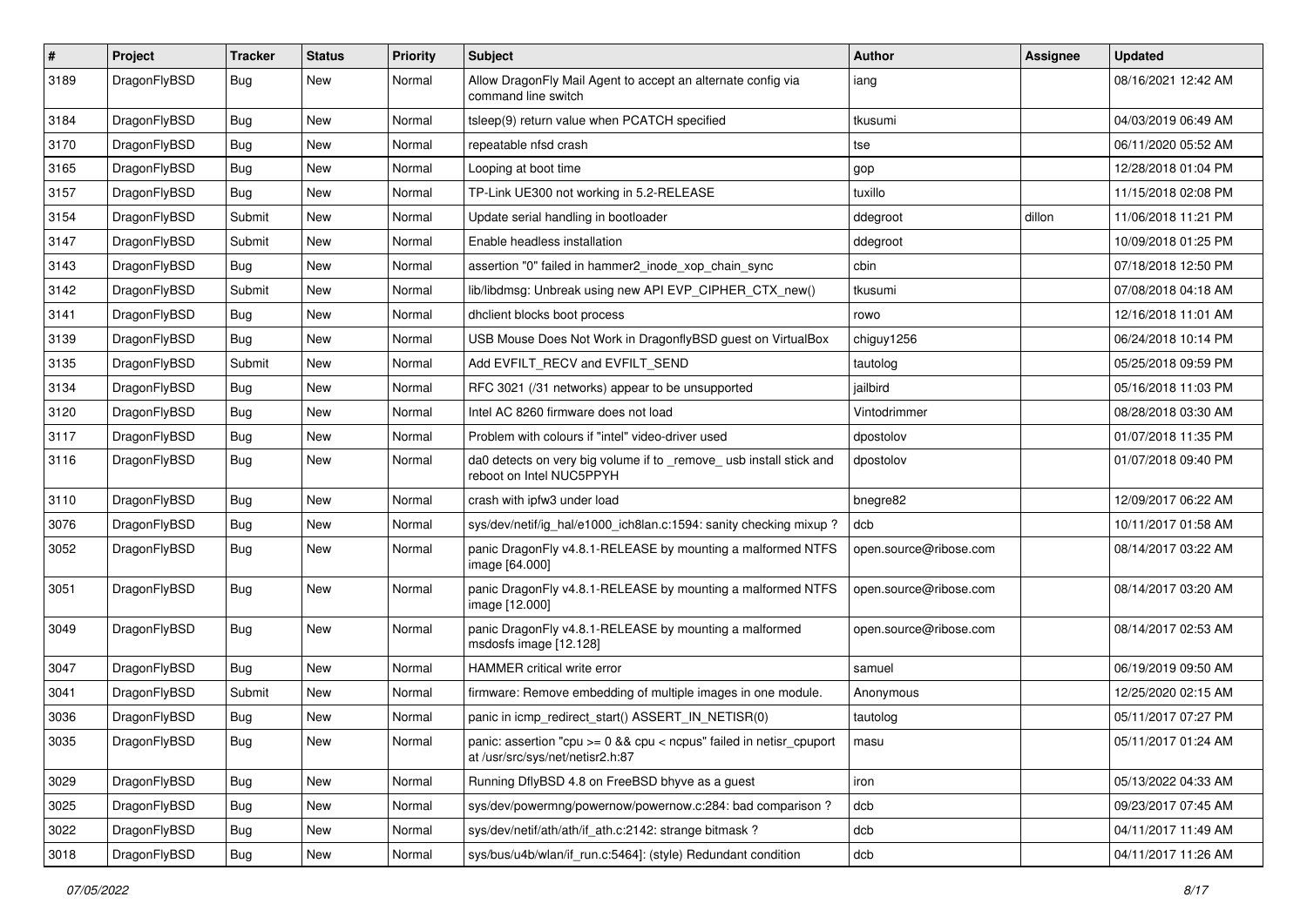| $\sharp$ | Project      | <b>Tracker</b> | <b>Status</b> | <b>Priority</b> | Subject                                                                                                                                                  | Author           | Assignee | <b>Updated</b>      |
|----------|--------------|----------------|---------------|-----------------|----------------------------------------------------------------------------------------------------------------------------------------------------------|------------------|----------|---------------------|
| 3006     | DragonFlyBSD | Bug            | <b>New</b>    | Normal          | boot0cfg: panic in kern_udev.c in function _udev_dict_set_cstr when<br>installing in VirtualBox                                                          | MichiGreat       |          | 04/01/2017 02:22 PM |
| 2994     | DragonFlyBSD | Bug            | <b>New</b>    | Normal          | Intermittent boot hangs after git: hammer - HAMMER Version 7                                                                                             | davshao          |          | 03/30/2017 02:06 PM |
| 2972     | DragonFlyBSD | <b>Bug</b>     | New           | Normal          | ipfw3 "deny to me" does not work correctly                                                                                                               | mneumann         |          | 12/27/2016 12:11 PM |
| 2970     | DragonFlyBSD | <b>Bug</b>     | <b>New</b>    | Normal          | kernel 4.7: "Is -I" causes panic on UDF filesystem: "bgetvp -<br>overlapping buffer"                                                                     | peeter           |          | 12/21/2016 02:46 AM |
| 2936     | DragonFlyBSD | Bug            | <b>New</b>    | Normal          | loader.efi crashes while loading kernel                                                                                                                  | spaceille        |          | 08/20/2016 06:17 AM |
| 2933     | DragonFlyBSD | Submit         | <b>New</b>    | Normal          | Remove unix domain socket support from cat(1)                                                                                                            | sevan            |          | 08/01/2016 08:10 PM |
| 2924     | DragonFlyBSD | Bug            | New           | Normal          | cat -v fails to tag characters in extended table with M- prefix with<br>some locales                                                                     | sevan            |          | 07/11/2016 07:18 AM |
| 2921     | DragonFlyBSD | Submit         | <b>New</b>    | Normal          | Allow moused to accept userland mouse events                                                                                                             | tautolog         |          | 05/11/2021 04:08 AM |
| 2917     | DragonFlyBSD | Bug            | New           | Normal          | da8: reading primary partition table: error accessing offset<br>000000000000 for 512                                                                     | liweitianux      |          | 05/11/2021 08:43 PM |
| 2898     | DragonFlyBSD | <b>Bug</b>     | <b>New</b>    | Normal          | <b>HAMMER</b> panic                                                                                                                                      | pavalos          |          | 11/03/2018 07:05 AM |
| 2892     | DragonFlyBSD | <b>Bug</b>     | New           | Normal          | swap pager:indefinite wait bufferf error                                                                                                                 | <b>Ihmwzy</b>    |          | 02/21/2016 10:32 PM |
| 2891     | DragonFlyBSD | <b>Bug</b>     | New           | Normal          | Kernel panic in IEEE802.11 related code                                                                                                                  | shamaz           |          | 05/29/2016 05:49 PM |
| 2890     | DragonFlyBSD | <b>Bug</b>     | New           | Normal          | not able to boot usb installer on Toshiba Chromebook 2                                                                                                   | johnnywhishbone  |          | 02/22/2016 03:42 AM |
| 2886     | DragonFlyBSD | <b>Bug</b>     | <b>New</b>    | Normal          | dragonfly mail agent: sending a testmail causes high system load                                                                                         | worf             |          | 02/05/2016 05:53 AM |
| 2881     | DragonFlyBSD | <b>Bug</b>     | <b>New</b>    | Normal          | Pulseaudio hangs/resets system when starting X11                                                                                                         | mneumann         |          | 01/09/2016 03:08 AM |
| 2874     | DragonFlyBSD | <b>Bug</b>     | New           | Normal          | make world DESTDIR=/emptydir fails                                                                                                                       | pascii           |          | 12/25/2015 07:04 AM |
| 2863     | DragonFlyBSD | <b>Bug</b>     | <b>New</b>    | Normal          | HAMMER synch tid is zero                                                                                                                                 | shamaz           |          | 12/12/2015 11:24 PM |
| 2857     | DragonFlyBSD | <b>Bug</b>     | New           | Normal          | hammer stalls via bitcoin-qt                                                                                                                             | tkusumi          |          | 11/30/2015 06:52 AM |
| 2852     | DragonFlyBSD | <b>Bug</b>     | <b>New</b>    | Normal          | Hammer File System - hangs on undo during system boot / mount -<br>will not recover on DragonFlyBSD newer than 3.6.0                                     | abale            |          | 05/11/2021 04:07 AM |
| 2840     | DragonFlyBSD | <b>Bug</b>     | <b>New</b>    | Normal          | wrong voltage is reported                                                                                                                                | yellowrabbit2010 |          | 09/11/2015 06:09 PM |
| 2835     | DragonFlyBSD | Bug            | <b>New</b>    | Normal          | /usr/include/c++/5.0/bits/c++locale.h likes<br>POSIX C_SOURCE>=200809                                                                                    | davshao          |          | 11/18/2015 03:40 AM |
| 2822     | DragonFlyBSD | Bug            | New           | Normal          | USB 3.0 stick throws "reading primary partition table: error<br>accessing offset 000[] for 152" error, while the stick works on any<br>other OS I tested | revuwa           | profmakx | 06/29/2015 05:56 AM |
| 2820     | DragonFlyBSD | <b>Bug</b>     | New           | Normal          | TP-Link USB Wi-Fi adapter cannot be reattached to the system                                                                                             | shamaz           |          | 05/22/2015 09:45 PM |
| 2816     | DragonFlyBSD | Bug            | New           | Normal          | A multitasking process being debugged can get stuck                                                                                                      | phma             |          | 05/19/2015 03:57 AM |
| 2812     | DragonFlyBSD | <b>Bug</b>     | New           | Normal          | Panic on Intel DE3815TYKHE                                                                                                                               | tmorp            |          | 05/14/2015 03:14 PM |
| 2809     | DragonFlyBSD | <b>Bug</b>     | New           | Normal          | hammer mirror-stream                                                                                                                                     | masu             |          | 04/10/2015 12:33 AM |
| 2808     | DragonFlyBSD | <b>Bug</b>     | New           | Normal          | X freeze by switching between X and VT - results in black screen                                                                                         | lukesky333       |          | 05/11/2021 03:55 AM |
| 2806     | DragonFlyBSD | <b>Bug</b>     | New           | Normal          | failed to configure a link-local address on ath0 (errno = 22)                                                                                            | Chingyuan        |          | 05/25/2021 01:00 AM |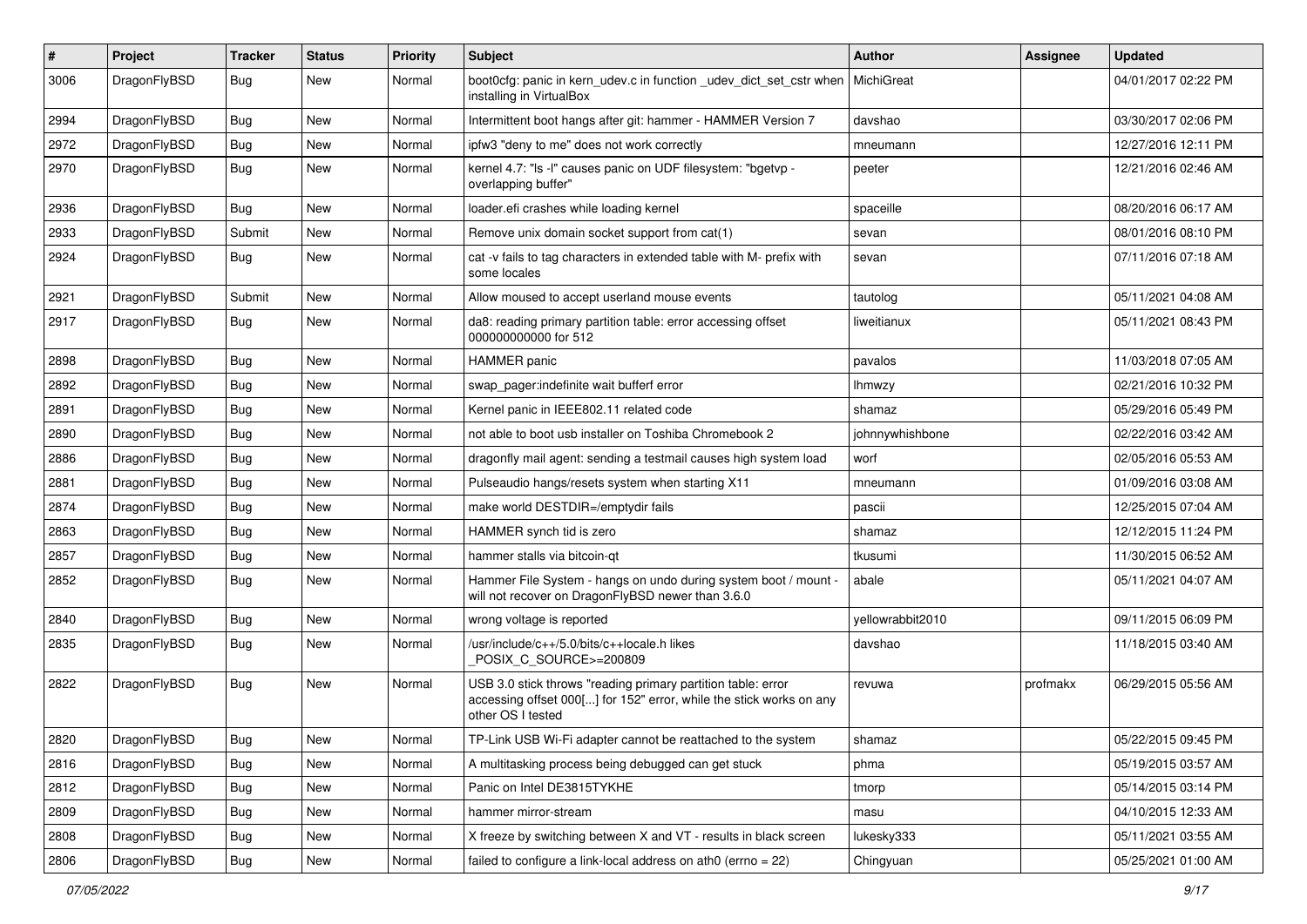| $\#$ | Project      | <b>Tracker</b> | <b>Status</b> | <b>Priority</b> | <b>Subject</b>                                                                                           | <b>Author</b>     | Assignee | <b>Updated</b>      |
|------|--------------|----------------|---------------|-----------------|----------------------------------------------------------------------------------------------------------|-------------------|----------|---------------------|
| 2803 | DragonFlyBSD | Bug            | <b>New</b>    | Normal          | HAMMER: Warning: UNDO area too small!                                                                    | ftigeot           |          | 03/11/2015 03:42 PM |
| 2802 | DragonFlyBSD | <b>Bug</b>     | <b>New</b>    | Normal          | USB Wifi urtwn0 crash from cd boot                                                                       | opvalues          |          | 03/10/2015 01:07 AM |
| 2799 | DragonFlyBSD | Bug            | New           | Normal          | Fatal trap 12 caused by moused(8) -p/dev/cual0                                                           | opvalues          |          | 03/04/2015 11:01 PM |
| 2788 | DragonFlyBSD | Bug            | <b>New</b>    | Normal          | ioctl GSLICEINFO: Not working for vnode slice                                                            | mneumann          |          | 02/12/2015 07:49 AM |
| 2746 | DragonFlyBSD | <b>Bug</b>     | New           | Normal          | some fraction of xterms started from the xmonad window manager<br>get killed with SIGALRM                | isenmann          | profmakx | 12/28/2014 02:51 AM |
| 2738 | DragonFlyBSD | Bug            | <b>New</b>    | Normal          | Hammer: Strange behavior when trying to recover old version of<br>moved file                             | roland            |          | 11/20/2014 08:02 AM |
| 2712 | DragonFlyBSD | Bug            | <b>New</b>    | Normal          | connect(2) returns EINVAL when retrying after ECONNREFUSED                                               | jorisgio          |          | 08/14/2014 05:31 PM |
| 2708 | DragonFlyBSD | Bug            | <b>New</b>    | Normal          | unable to send TCP nor UDP on age(4) interface                                                           | dermiste          |          | 05/11/2021 03:54 AM |
| 2688 | DragonFlyBSD | <b>Bug</b>     | New           | Normal          | 67613368bdda7 Fix wrong checks for U4B presence Asrock Z77M<br>difficulty detecting USB keyboard         | davshao           |          | 06/28/2014 07:08 PM |
| 2687 | DragonFlyBSD | Bug            | <b>New</b>    | Normal          | natacontrol software RAID in installer                                                                   | csmelosky         |          | 06/22/2014 12:03 PM |
| 2674 | DragonFlyBSD | <b>Bug</b>     | <b>New</b>    | Normal          | <b>GPT Support</b>                                                                                       | ftigeot           |          | 12/28/2015 02:54 PM |
| 2652 | DragonFlyBSD | Bug            | <b>New</b>    | Normal          | 189a0ff3761b47  ix: Implement MSI-X support locks up Lenovo<br>S10 Intel Atom n270                       | davshao           |          | 05/14/2014 01:55 AM |
| 2647 | DragonFlyBSD | <b>Bug</b>     | <b>New</b>    | Normal          | HAMMER panic on 3.6.0                                                                                    | tuxillo           |          | 05/11/2021 03:54 AM |
| 2645 | DragonFlyBSD | <b>Bug</b>     | <b>New</b>    | Normal          | panic with dsched fq and ioprio                                                                          | jyoung15          |          | 02/20/2014 07:29 AM |
| 2641 | DragonFlyBSD | Bug            | <b>New</b>    | Normal          | Panic when loading natapci as module                                                                     | tuxillo           |          | 05/11/2021 03:54 AM |
| 2630 | DragonFlyBSD | <b>Bug</b>     | <b>New</b>    | Normal          | Bring in latest iconv fixes from FreeBSD10 as well as csmapper<br>updates                                | tuxillo           |          | 05/11/2021 03:54 AM |
| 2629 | DragonFlyBSD | <b>Bug</b>     | <b>New</b>    | Normal          | Replace gcc44 with llvm34, clang34, and libc++                                                           | tuxillo           |          | 06/02/2014 02:30 PM |
| 2626 | DragonFlyBSD | <b>Bug</b>     | <b>New</b>    | Normal          | iwn driver drops with error: "firmware error 'iwn intr: fatal firmware<br>error"                         | rodyaj            |          | 01/09/2014 05:50 AM |
| 2622 | DragonFlyBSD | Bug            | <b>New</b>    | Normal          | VAIO FIT15E fn keys support                                                                              | nonsolosoft       |          | 12/31/2013 01:31 AM |
| 2621 | DragonFlyBSD | Bug            | New           | Normal          | core dump using cdrom                                                                                    | nonsolosoft       |          | 12/27/2013 12:43 AM |
| 2620 | DragonFlyBSD | Bug            | <b>New</b>    | Normal          | moused problem                                                                                           | FilippoMo         |          | 12/20/2013 10:32 AM |
| 2619 | DragonFlyBSD | Bug            | <b>New</b>    | Normal          | DragonFly 3.6 can't be installed on a 6TB volume                                                         | ftigeot           |          | 02/23/2014 11:55 PM |
| 2618 | DragonFlyBSD | <b>Bug</b>     | <b>New</b>    | Normal          | mouse problem on RELEASE-3_6_0                                                                           | FilippoMo         |          | 12/20/2013 03:26 AM |
| 2611 | DragonFlyBSD | Bug            | <b>New</b>    | Normal          | Change in IP address results in network not working                                                      | phma              |          | 12/05/2013 07:55 PM |
| 2609 | DragonFlyBSD | Bug            | <b>New</b>    | Normal          | master: panic: assertion<br>"LWKT TOKEN HELD ANY(vm object token(object))" failed in<br>swp pager lookup | thomas.nikolajsen |          | 11/28/2013 11:36 AM |
| 2604 | DragonFlyBSD | Bug            | <b>New</b>    | Normal          | dell laptop does not boot with LATEST                                                                    | isenmann          |          | 11/20/2013 02:07 AM |
| 2598 | DragonFlyBSD | Bug            | <b>New</b>    | Normal          | i386 via USB Booting                                                                                     | mbzadegan         |          | 10/21/2013 02:28 AM |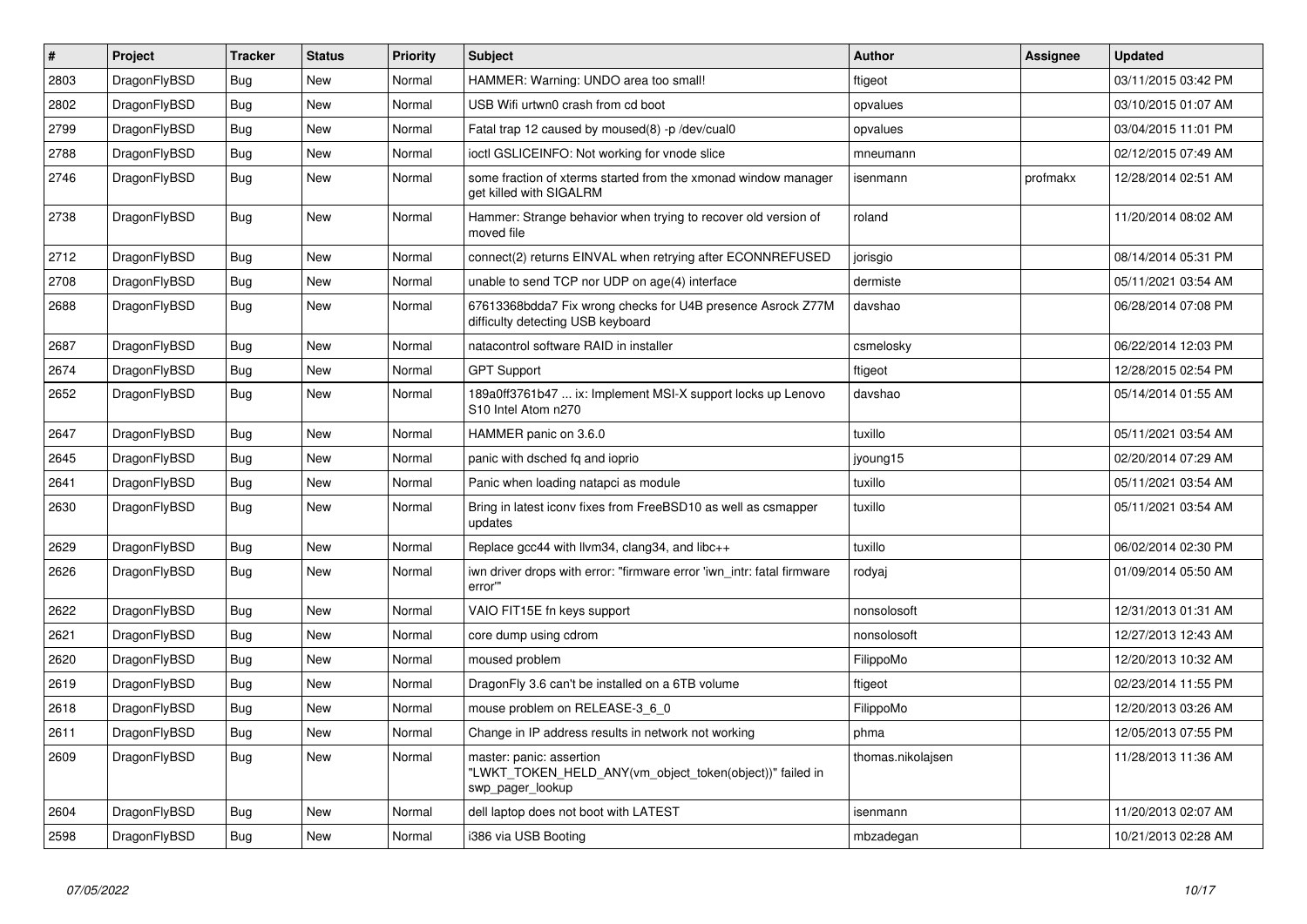| #    | Project      | <b>Tracker</b> | <b>Status</b> | <b>Priority</b> | Subject                                                                                                                      | Author            | Assignee  | <b>Updated</b>      |
|------|--------------|----------------|---------------|-----------------|------------------------------------------------------------------------------------------------------------------------------|-------------------|-----------|---------------------|
| 2595 | DragonFlyBSD | Bug            | <b>New</b>    | Normal          | DragonFly 3.4.3 crashes on SUN Blade X6250 with Qlogic ISP 2432<br>FC card                                                   | Turvamies         |           | 10/07/2013 11:53 AM |
| 2587 | DragonFlyBSD | <b>Bug</b>     | <b>New</b>    | Normal          | SATA DVD writer not detected by DragonFly                                                                                    | srussell          |           | 09/04/2020 08:55 AM |
| 2586 | DragonFlyBSD | <b>Bug</b>     | <b>New</b>    | Normal          | pf: "modulate" state seems problematic                                                                                       | srussell          |           | 09/25/2013 07:36 PM |
| 2585 | DragonFlyBSD | Bug            | <b>New</b>    | Normal          | Dfly 3.4.3 on ESXi 5.1, HP Smart Array P410 passthrough<br>recognised, but not functioning                                   | yggdrasil         | swildner  | 05/09/2022 08:14 AM |
| 2577 | DragonFlyBSD | Bug            | <b>New</b>    | Normal          | virtio-blk iops performance is cpu limited on high end devices                                                               | $g$ js278         | vsrinivas | 08/01/2013 02:28 PM |
| 2569 | DragonFlyBSD | <b>Bug</b>     | <b>New</b>    | Normal          | ctime NFS                                                                                                                    | ferney            |           | 08/11/2013 04:35 AM |
| 2568 | DragonFlyBSD | Bug            | <b>New</b>    | Normal          | <b>AHCI</b> panic                                                                                                            | josepht           |           | 06/07/2013 05:52 PM |
| 2565 | DragonFlyBSD | Bug            | <b>New</b>    | Normal          | "ifconfig ix0 up" panic                                                                                                      | Itpig402a         |           | 06/03/2013 05:46 AM |
| 2557 | DragonFlyBSD | Bug            | <b>New</b>    | Normal          | stock 3.4.1 kernel halts during booting if dm and dm_target_crypt<br>are loaded and RAID controller is present               | phma              |           | 05/12/2013 10:38 PM |
| 2544 | DragonFlyBSD | <b>Bug</b>     | New           | Normal          | live DVD system boot (menu option 1) caused db> prompt on<br>PE1950                                                          | estrabd           |           | 05/11/2021 03:54 AM |
| 2535 | DragonFlyBSD | Bug            | <b>New</b>    | Normal          | Imap processes apparentlt blocked on disk I/O                                                                                | ftigeot           |           | 04/02/2013 09:31 AM |
| 2531 | DragonFlyBSD | <b>Bug</b>     | <b>New</b>    | Normal          | camcontrol fails to disable APM                                                                                              | m.lombardi85      |           | 03/23/2013 12:28 PM |
| 2526 | DragonFlyBSD | Bug            | New           | Normal          | hammer cleanup doesn't run on first day of DST                                                                               | pavalos           |           | 10/18/2016 05:28 PM |
| 2520 | DragonFlyBSD | Bug            | <b>New</b>    | Normal          | panic: assertion "IS_SERIALIZED((ifp->if_serializer))" failed in<br>if_default_serialize_assert at /usr/src/sys/net/if.c:437 | ano               |           | 03/09/2013 12:14 AM |
| 2509 | DragonFlyBSD | Bug            | <b>New</b>    | Normal          | Redefinition of DIRBLKSIZ in restore(8)                                                                                      | swildner          |           | 06/04/2022 04:40 AM |
| 2498 | DragonFlyBSD | Bug            | <b>New</b>    | Normal          | DFBSD v3.2.2-RELEASE - LIST_FIRST(&bp->b_dep) == NULL"<br>failed in vfs vmio release                                         | tuxillo           |           | 05/31/2022 04:09 PM |
| 2496 | DragonFlyBSD | <b>Bug</b>     | <b>New</b>    | Normal          | NTFS malloc limit exceeded                                                                                                   | plasmob           | tuxillo   | 02/19/2013 08:47 AM |
| 2493 | DragonFlyBSD | Bug            | <b>New</b>    | Normal          | vidcontrol: invalid video mode name                                                                                          | Svarov            |           | 01/24/2013 09:55 AM |
| 2490 | DragonFlyBSD | Bug            | <b>New</b>    | Normal          | nmalloc should color addresses to avoid cache bank conflictsw                                                                | vsrinivas         |           | 06/10/2014 05:51 AM |
| 2489 | DragonFlyBSD | Bug            | <b>New</b>    | Normal          | nmalloc doesn't cache VA for allocations > 8KB                                                                               | vsrinivas         |           | 06/10/2014 05:51 AM |
| 2473 | DragonFlyBSD | <b>Bug</b>     | New           | Normal          | Kernel crash when trying to up the wpi0 device (Dfly<br>v3.3.0.758.g47388-DEVELOPMENT)                                       | tomaz             |           | 02/24/2014 08:50 AM |
| 2453 | DragonFlyBSD | Bug            | <b>New</b>    | Normal          | panic: assertion "gd->gd_spinlocks == 0" failed                                                                              | Johannes.Hofmann  |           | 11/12/2012 12:54 PM |
| 2444 | DragonFlyBSD | Bug            | New           | Normal          | Crash during Hammer overnight cleanup                                                                                        | justin            |           | 11/04/2012 07:58 AM |
| 2436 | DragonFlyBSD | Bug            | New           | Normal          | panic: assertion "lp->lwp_qcpu == dd->cpuid" failed in<br>dfly acquire curproc                                               | thomas.nikolajsen |           | 01/23/2013 11:07 AM |
| 2434 | DragonFlyBSD | <b>Bug</b>     | New           | Normal          | BTX Halted - Boot fails on USB/GUI                                                                                           | lucmv             |           | 10/17/2012 08:12 PM |
| 2430 | DragonFlyBSD | Bug            | New           | Normal          | Alternate Password Hash method                                                                                               | robin.carey1      |           | 10/07/2012 06:28 AM |
| 2416 | DragonFlyBSD | <b>Bug</b>     | New           | Normal          | ' entry can be removed on mounted nfs filesystem                                                                             | ftigeot           | tuxillo   | 06/03/2014 04:40 AM |
| 2412 | DragonFlyBSD | Bug            | New           | Normal          | wlan0 fails to get address via dhclient                                                                                      | nonsolosoft       |           | 08/30/2012 05:55 AM |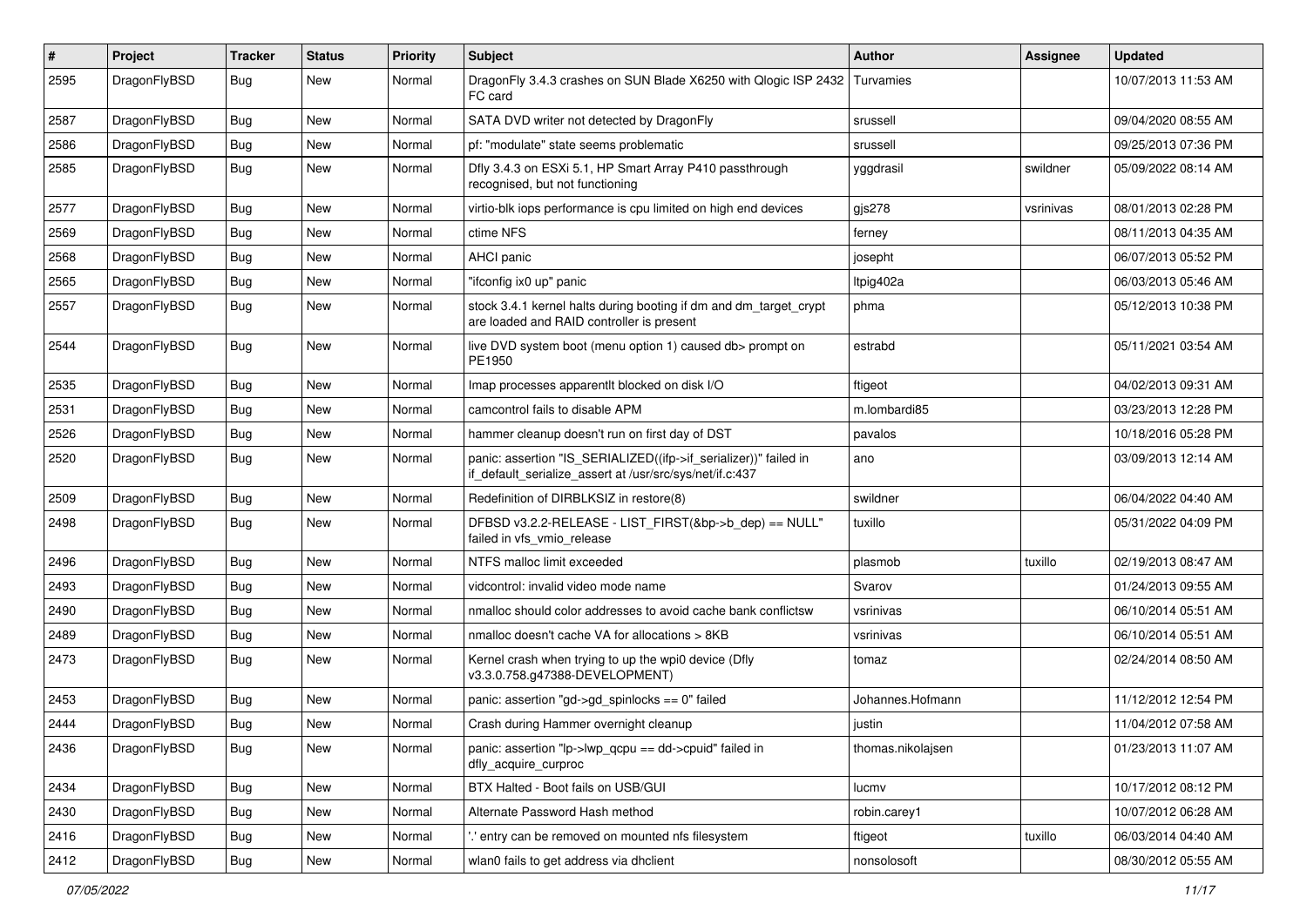| #    | Project      | <b>Tracker</b> | <b>Status</b> | <b>Priority</b> | Subject                                                                                                    | <b>Author</b> | Assignee  | <b>Updated</b>      |
|------|--------------|----------------|---------------|-----------------|------------------------------------------------------------------------------------------------------------|---------------|-----------|---------------------|
| 2389 | DragonFlyBSD | <b>Bug</b>     | New           | Normal          | computer crashed while listing processes                                                                   | phma          |           | 06/18/2012 02:49 PM |
| 2387 | DragonFlyBSD | Bug            | New           | Normal          | hammer ignores -t during dedup                                                                             | phma          |           | 06/17/2012 12:30 PM |
| 2371 | DragonFlyBSD | <b>Bug</b>     | New           | Normal          | Timezone problem with America/Sao_Paulo                                                                    | raitech       |           | 05/17/2012 01:42 PM |
| 2370 | DragonFlyBSD | <b>Bug</b>     | New           | Normal          | panic: ffs_valloc: dup alloc                                                                               | marino        | vsrinivas | 02/01/2013 09:28 AM |
| 2369 | DragonFlyBSD | Bug            | New           | Normal          | panic: Bad link elm 0xffffffe07edf6068 next->prev != elm                                                   | jaydg         |           | 08/15/2012 03:04 AM |
| 2331 | DragonFlyBSD | Bug            | New           | Normal          | reading mouse mode from unopen file descriptor hangs mouse<br>driver                                       | phma          |           | 03/14/2012 09:43 AM |
| 2329 | DragonFlyBSD | Bug            | <b>New</b>    | Normal          | ibm x3550 & acpi                                                                                           | ano           |           | 06/03/2014 11:37 AM |
| 2324 | DragonFlyBSD | <b>Bug</b>     | New           | Normal          | natacotrol support > 2TB not working even after the ftigeot patch                                          | zenny         |           | 03/03/2012 01:00 AM |
| 2319 | DragonFlyBSD | Bug            | New           | Normal          | crypt/passwd forward compat                                                                                | c.turner1     |           | 02/28/2012 12:39 PM |
| 2316 | DragonFlyBSD | <b>Bug</b>     | New           | Normal          | Ungraceful invalid password handling for adding a new user in the<br>installer                             | rune          |           | 04/27/2012 11:23 PM |
| 2311 | DragonFlyBSD | Bug            | New           | Normal          | Xorg crash having something to do with drm                                                                 | phma          |           | 02/22/2012 09:59 AM |
| 2308 | DragonFlyBSD | <b>Bug</b>     | New           | Normal          | System freeze when unloading snd hda                                                                       | jaydg         |           | 02/19/2012 07:15 AM |
| 2306 | DragonFlyBSD | Bug            | New           | Normal          | a crash starts the kernel debugger in text mode, but just reboots in X                                     | phma          |           | 02/11/2012 08:02 PM |
| 2297 | DragonFlyBSD | <b>Bug</b>     | New           | Normal          | strange NFS (client) error messages / problems                                                             | Anonymous     |           | 02/19/2012 02:59 PM |
| 2292 | DragonFlyBSD | <b>Bug</b>     | New           | Normal          | re interface with jumbo frames (mtu larger than 1500) hangs after<br>some traffic                          | Anonymous     |           | 01/31/2012 12:11 AM |
| 2287 | DragonFlyBSD | Bug            | New           | Normal          | HAMMER(ROOT) Illegal UNDO TAIL signature at<br>300000001967c000                                            | y0n3t4n1      |           | 11/07/2018 01:22 AM |
| 2283 | DragonFlyBSD | Bug            | New           | Normal          | DFBSD DragonFly v2.13.0.957.g4f459 - pmap_release: page<br>should already be gone 0xc27120bc               | tuxillo       |           | 01/23/2012 03:03 AM |
| 2265 | DragonFlyBSD | Bug            | New           | Normal          | mbsrtowcs does not properly handle invalid mbstate_t in ps                                                 | c.turner1     | swildner  | 01/10/2012 07:56 PM |
| 2254 | DragonFlyBSD | <b>Bug</b>     | New           | Normal          | panic: assertion "ref < &td->td_toks_end" failed in lwkt_gettoken at<br>/usr/src/sys/kern/lwkt_token.c:588 | eocallaghan   |           | 12/05/2011 10:21 PM |
| 2250 | DragonFlyBSD | <b>Bug</b>     | New           | Normal          | Kernel panic                                                                                               | adamk         |           | 11/23/2018 01:10 AM |
| 2248 | DragonFlyBSD | <b>Bug</b>     | New           | Normal          | sysctl panic                                                                                               | pavalos       |           | 11/23/2011 06:23 PM |
| 2245 | DragonFlyBSD | <b>Bug</b>     | New           | Normal          | panic: assertion "ref < &td->td_toks_end" failed in lwkt_gettoken at<br>/usr/src/sys/kern/lwkt_token.c:588 | juanfra684    |           | 11/22/2011 07:41 PM |
| 2224 | DragonFlyBSD | Bug            | New           | Normal          | v2.13.0.291.gaa7ec - Panic on fq while installing world                                                    | tuxillo       |           | 11/18/2011 01:40 AM |
| 2210 | DragonFlyBSD | <b>Bug</b>     | New           | Normal          | Bugtracker cannot assign default project for new users                                                     | ahuete.devel  |           | 11/17/2011 11:30 AM |
| 2199 | DragonFlyBSD | <b>Bug</b>     | New           | Normal          | screen segfaults if utmpx isn't present                                                                    | pavalos       |           | 11/15/2011 10:52 PM |
| 2182 | DragonFlyBSD | Bug            | <b>New</b>    | Normal          | if_msk PHY FIFO underrun/overflow                                                                          | nonsolosoft   |           | 09/03/2012 06:39 AM |
| 2171 | DragonFlyBSD | <b>Bug</b>     | New           | Normal          | DFBSD v2.13.0.151.gdc8442 - panic: assertion "(*ptep &<br>$(PG_MANAGED PG_V)$ == PG_V"                     | tuxillo       |           | 11/04/2011 05:06 PM |
| 2167 | DragonFlyBSD | <b>Bug</b>     | New           | Normal          | shutdown/reboot fails after uptime msg                                                                     | marino        |           | 11/28/2011 03:01 AM |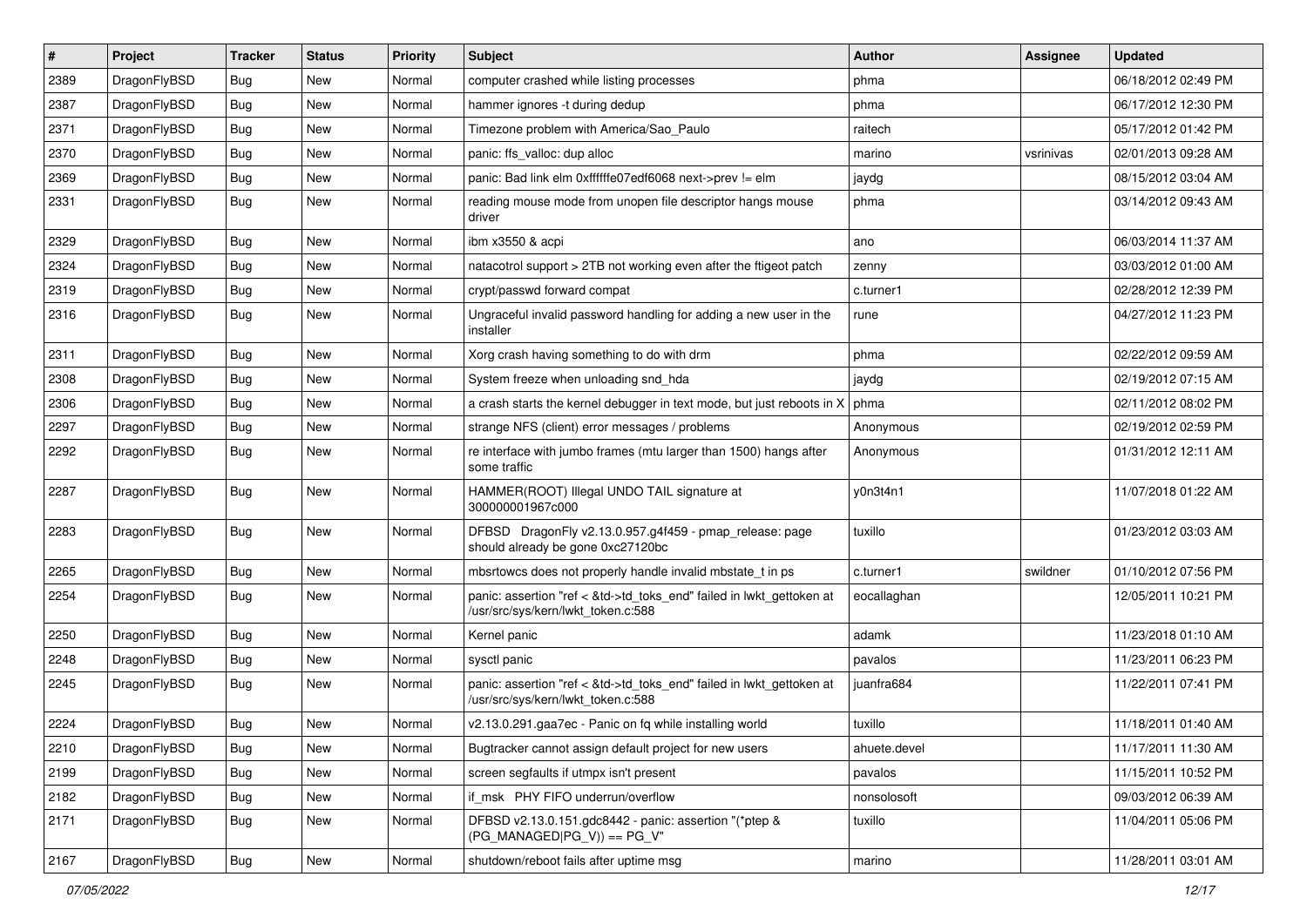| $\sharp$ | Project      | <b>Tracker</b> | <b>Status</b> | <b>Priority</b> | Subject                                                                        | <b>Author</b> | Assignee  | <b>Updated</b>      |
|----------|--------------|----------------|---------------|-----------------|--------------------------------------------------------------------------------|---------------|-----------|---------------------|
| 2166     | DragonFlyBSD | <b>Bug</b>     | New           | Normal          | DFBSD v2.13.0.109.g05b9d - Strange lockups                                     | tuxillo       |           | 10/29/2011 11:20 AM |
| 2164     | DragonFlyBSD | Bug            | New           | Normal          | panic on reboot from usb.                                                      | eocallaghan   |           | 10/27/2011 09:29 AM |
| 2161     | DragonFlyBSD | <b>Bug</b>     | New           | Normal          | Outdated xorg.conf file gets installed into etc and screws up mouse            | eocallaghan   |           | 10/27/2011 01:51 PM |
| 2158     | DragonFlyBSD | <b>Bug</b>     | New           | Normal          | iwn panics with assertion on boot.                                             | eocallaghan   |           | 10/24/2011 04:13 PM |
| 2154     | DragonFlyBSD | Bug            | <b>New</b>    | Normal          | vkernel copyout() doesn't return EFAULT on error                               | vsrinivas     |           | 10/20/2011 03:53 AM |
| 2153     | DragonFlyBSD | <b>Bug</b>     | <b>New</b>    | Normal          | Too many unuseful warnings at boot                                             | juanfra684    |           | 10/18/2011 10:16 PM |
| 2138     | DragonFlyBSD | <b>Bug</b>     | New           | Normal          | > 100% CPU usage                                                               | robin.carey1  |           | 09/26/2011 12:20 PM |
| 2136     | DragonFlyBSD | <b>Bug</b>     | <b>New</b>    | Normal          | socketpair() doesn't free file descriptors on copyout failure                  | vsrinivas     |           | 04/05/2013 09:13 AM |
| 2129     | DragonFlyBSD | <b>Bug</b>     | New           | Normal          | DFBSD v2.11.0.661.gf9438 i386 - panic: lockmgr thrd_sleep                      | tuxillo       |           | 09/05/2011 09:49 AM |
| 2125     | DragonFlyBSD | Bug            | <b>New</b>    | Normal          | Weird garbage in dmesg                                                         | herrgard      |           | 08/30/2011 08:04 PM |
| 2124     | DragonFlyBSD | Bug            | New           | Normal          | getty repeating too quickly on port /dev/ttyv0                                 | sgeorge.ml    |           | 09/01/2011 04:28 AM |
| 2123     | DragonFlyBSD | Bug            | <b>New</b>    | Normal          | hammer is losing files                                                         | schmir        |           | 08/30/2011 07:56 PM |
| 2122     | DragonFlyBSD | Submit         | <b>New</b>    | Normal          | [Review] Fixes to the VFS layer                                                | ftigeot       |           | 05/31/2022 03:25 PM |
| 2115     | DragonFlyBSD | Bug            | New           | Normal          | [msk] system freeze after receive some paquet                                  | bsdsx         |           | 08/22/2011 10:22 AM |
| 2113     | DragonFlyBSD | Bug            | <b>New</b>    | Normal          | nmalloc threaded program fork leak                                             | vsrinivas     | vsrinivas | 08/11/2011 07:25 PM |
| 2107     | DragonFlyBSD | Bug            | New           | Normal          | 2.10.1 sata dvd drive issue                                                    | ausppc        |           | 07/31/2011 08:41 PM |
| 2104     | DragonFlyBSD | Bug            | New           | Normal          | network configuration seg. fault on install CD                                 | navratil      |           | 07/26/2011 07:55 AM |
| 2099     | DragonFlyBSD | Bug            | New           | Normal          | page fault panic in vm system                                                  | pavalos       |           | 07/10/2011 08:51 AM |
| 2098     | DragonFlyBSD | Submit         | <b>New</b>    | Normal          | [PATCH] correct ath man page example<br>(/usr/src/share/man/man4/ath.4)        | nobody        |           | 11/15/2011 12:27 AM |
| 2094     | DragonFlyBSD | Bug            | New           | Normal          | Segfault when gdb printing backtrace from core dump                            | greenrd       |           | 06/25/2011 04:14 PM |
| 2092     | DragonFlyBSD | Bug            | New           | Normal          | Panic: Bad link elm 0x next->prev != elm                                       | masterblaster | dillon    | 12/04/2011 12:49 PM |
| 2085     | DragonFlyBSD | Bug            | New           | Normal          | panic: assertion: (m->flags & PG_MAPPED) == 0 in<br>vm_page_free_toq           | vsrinivas     |           | 06/10/2011 07:48 AM |
| 2084     | DragonFlyBSD | Bug            | <b>New</b>    | Normal          | DFBSD v2.11.0.242.g4d317 - panic: zone: entry not free                         | tuxillo       |           | 07/03/2012 01:23 AM |
| 2082     | DragonFlyBSD | Bug            | New           | Normal          | dfbsd 2.10.1 amd64 - mc port build error with 'bmake bin-install'              | sun-doctor    |           | 05/25/2011 07:18 PM |
| 2080     | DragonFlyBSD | Bug            | <b>New</b>    | Normal          | panic: lockmgr thrd_sleep: called from interrupt, ipi, or hard code<br>section | rumcic        |           | 05/30/2011 05:06 PM |
| 2078     | DragonFlyBSD | <b>Bug</b>     | <b>New</b>    | Normal          | DFBSD i386 v2.11.0.201.g3ed2f - Panic during installworld into a<br>vn0 device | tuxillo       |           | 05/19/2011 07:50 PM |
| 2077     | DragonFlyBSD | <b>Bug</b>     | New           | Normal          | USB devices conflicting                                                        | srussell      |           | 05/17/2011 05:12 PM |
| 2075     | DragonFlyBSD | Bug            | New           | Normal          | pflogd on x86 64                                                               | fanch         |           | 05/16/2011 04:04 PM |
| 2072     | DragonFlyBSD | <b>Bug</b>     | New           | Normal          | Fatal trap 12: stopped at lwkt_send_ipiq3                                      | rumcic        |           | 05/17/2011 04:12 AM |
| 2067     | DragonFlyBSD | Bug            | New           | Normal          | sound/pcm: "play interrupt timeout, channel dead"                              | matthiasr     |           | 05/11/2021 03:55 AM |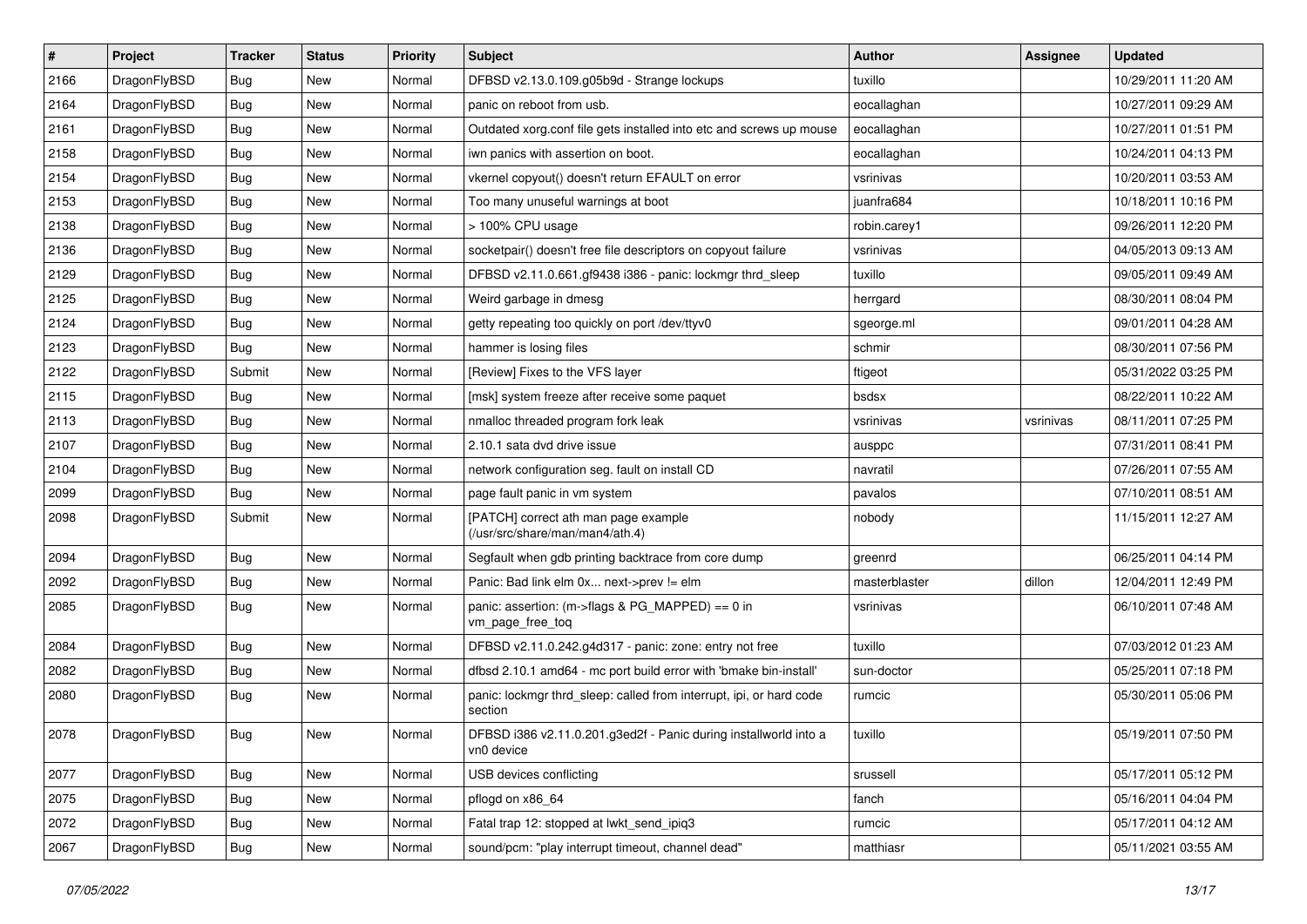| $\sharp$ | Project      | <b>Tracker</b> | <b>Status</b> | <b>Priority</b> | Subject                                                                                                                                                                                           | <b>Author</b>      | Assignee | <b>Updated</b>      |
|----------|--------------|----------------|---------------|-----------------|---------------------------------------------------------------------------------------------------------------------------------------------------------------------------------------------------|--------------------|----------|---------------------|
| 2061     | DragonFlyBSD | Bug            | New           | Normal          | USB keyboard boot panic                                                                                                                                                                           | sjg                |          | 05/04/2012 12:20 AM |
| 2055     | DragonFlyBSD | Bug            | <b>New</b>    | Normal          | $ssh + IPV6 + bridge \Rightarrow connection freezes$                                                                                                                                              | steve              |          | 04/24/2011 07:13 PM |
| 2052     | DragonFlyBSD | Bug            | <b>New</b>    | Normal          | Kernel panic: CPU APIC ID out of range                                                                                                                                                            | Anonymous          |          | 05/02/2011 11:06 AM |
| 2051     | DragonFlyBSD | <b>Bug</b>     | New           | Normal          | No ipv6 lan route entry created on 2.10                                                                                                                                                           | ftigeot            |          | 04/21/2011 10:37 AM |
| 2048     | DragonFlyBSD | Bug            | <b>New</b>    | Normal          | panic: ffs_sync: rofs mod                                                                                                                                                                         | pavalos            |          | 04/12/2011 05:45 AM |
| 2045     | DragonFlyBSD | <b>Bug</b>     | New           | Normal          | ral(4): Fatal trap 12: page fault while in kernel mode (two panics)                                                                                                                               | herrgard           |          | 11/03/2011 05:34 PM |
| 2042     | DragonFlyBSD | Bug            | New           | Normal          | kernel panic, when run boot0cfg                                                                                                                                                                   | sepherosa          |          | 05/31/2022 03:01 PM |
| 2008     | DragonFlyBSD | <b>Bug</b>     | <b>New</b>    | Normal          | lwkt_setcpu_remote: td->td_flags 00800621 console flood                                                                                                                                           | pavalos            |          | 03/06/2011 09:37 PM |
| 2004     | DragonFlyBSD | Bug            | New           | Normal          | LWKT_WAIT_IPIQ panic                                                                                                                                                                              | steve              |          | 03/08/2011 05:46 PM |
| 1990     | DragonFlyBSD | Bug            | <b>New</b>    | Normal          | /mnt too large to mount                                                                                                                                                                           | peur.neu           |          | 02/16/2011 11:24 PM |
| 1984     | DragonFlyBSD | <b>Bug</b>     | New           | Normal          | hammer mount fails after crash - HAMMER: FIFO record bad head<br>signature                                                                                                                        | thomas.nikolajsen  |          | 03/08/2011 06:57 PM |
| 1975     | DragonFlyBSD | Bug            | <b>New</b>    | Normal          | Applications seg fault in select() and poll()                                                                                                                                                     | rumcic             |          | 05/31/2022 02:58 PM |
| 1969     | DragonFlyBSD | <b>Bug</b>     | <b>New</b>    | Normal          | pf-related network problem                                                                                                                                                                        | pavalos            | lentferj | 02/01/2011 06:57 PM |
| 1964     | DragonFlyBSD | Bug            | New           | Normal          | iwn (panic assertion : wlan assert serialized)                                                                                                                                                    | sjmm.ptr           | josepht  | 02/01/2011 12:57 PM |
| 1961     | DragonFlyBSD | <b>Bug</b>     | <b>New</b>    | Normal          | Can't create dump from DDB                                                                                                                                                                        | shamaz             |          | 01/29/2011 09:02 PM |
| 1959     | DragonFlyBSD | <b>Bug</b>     | New           | Normal          | DFBSD v2.9.1.422.gc98f2 - Panic during boot - IPv6 and PF                                                                                                                                         | tuxillo            |          | 01/13/2011 03:37 AM |
| 1951     | DragonFlyBSD | Bug            | <b>New</b>    | Normal          | dma_timeouts at phyaddr on a good hdd                                                                                                                                                             | peur.neu           |          | 01/04/2011 07:12 AM |
| 1949     | DragonFlyBSD | <b>Bug</b>     | New           | Normal          | iwn panic                                                                                                                                                                                         | pavalos            |          | 01/30/2011 03:21 AM |
| 1946     | DragonFlyBSD | Bug            | <b>New</b>    | Normal          | ieee80211 panic                                                                                                                                                                                   | pavalos            | josepht  | 01/27/2011 06:00 PM |
| 1944     | DragonFlyBSD | Bug            | New           | Normal          | panic: backing_object 0xdea7b258 was somehow re-referenced<br>during collapse!                                                                                                                    | sepherosa          |          | 12/27/2010 02:06 AM |
| 1943     | DragonFlyBSD | <b>Bug</b>     | New           | Normal          | hammer assertion panic                                                                                                                                                                            | peter              |          | 12/27/2010 12:45 AM |
| 1942     | DragonFlyBSD | <b>Bug</b>     | <b>New</b>    | Normal          | locking against myself in getcacheblk()?                                                                                                                                                          | qhwt.dfly          |          | 05/31/2022 02:15 PM |
| 1941     | DragonFlyBSD | <b>Bug</b>     | <b>New</b>    | Normal          | wlan config crash                                                                                                                                                                                 | abandon.every.hope |          | 12/24/2010 07:54 PM |
| 1939     | DragonFlyBSD | Bug            | New           | Normal          | Panic on nightly build and stress test box                                                                                                                                                        | lentferj           |          | 12/18/2010 08:41 AM |
| 1935     | DragonFlyBSD | <b>Bug</b>     | New           | Normal          | mouse does not work after switching between x and console                                                                                                                                         | shamaz             |          | 12/13/2010 10:06 AM |
| 1923     | DragonFlyBSD | Bug            | New           | Normal          | Abysmal NFS performance with IPv6                                                                                                                                                                 | ftigeot            |          | 12/05/2010 09:34 PM |
| 1917     | DragonFlyBSD | Bug            | New           | Normal          | panic: assertion: (RB_EMPTY(&ip->rec_tree) && (ip->flags &<br>HAMMER_INODE_XDIRTY) == 0)    (!RB_EMPTY(&ip->rec_tree)<br>&& (ip->flags & HAMMER_INODE_XDIRTY) != 0) in<br>hammer_flush_inode_done | qhwt.dfly          |          | 11/24/2010 03:23 AM |
| 1916     | DragonFlyBSD | <b>Bug</b>     | <b>New</b>    | Normal          | Constant crashes on x86_64 with UFS                                                                                                                                                               | lentferj           |          | 11/21/2010 07:40 PM |
| 1913     | DragonFlyBSD | Bug            | New           | Normal          | panic: assertion: ip->flush state != HAMMER FST FLUSH in<br>hammer_flush_inode_core                                                                                                               | swildner           |          | 11/20/2010 05:27 PM |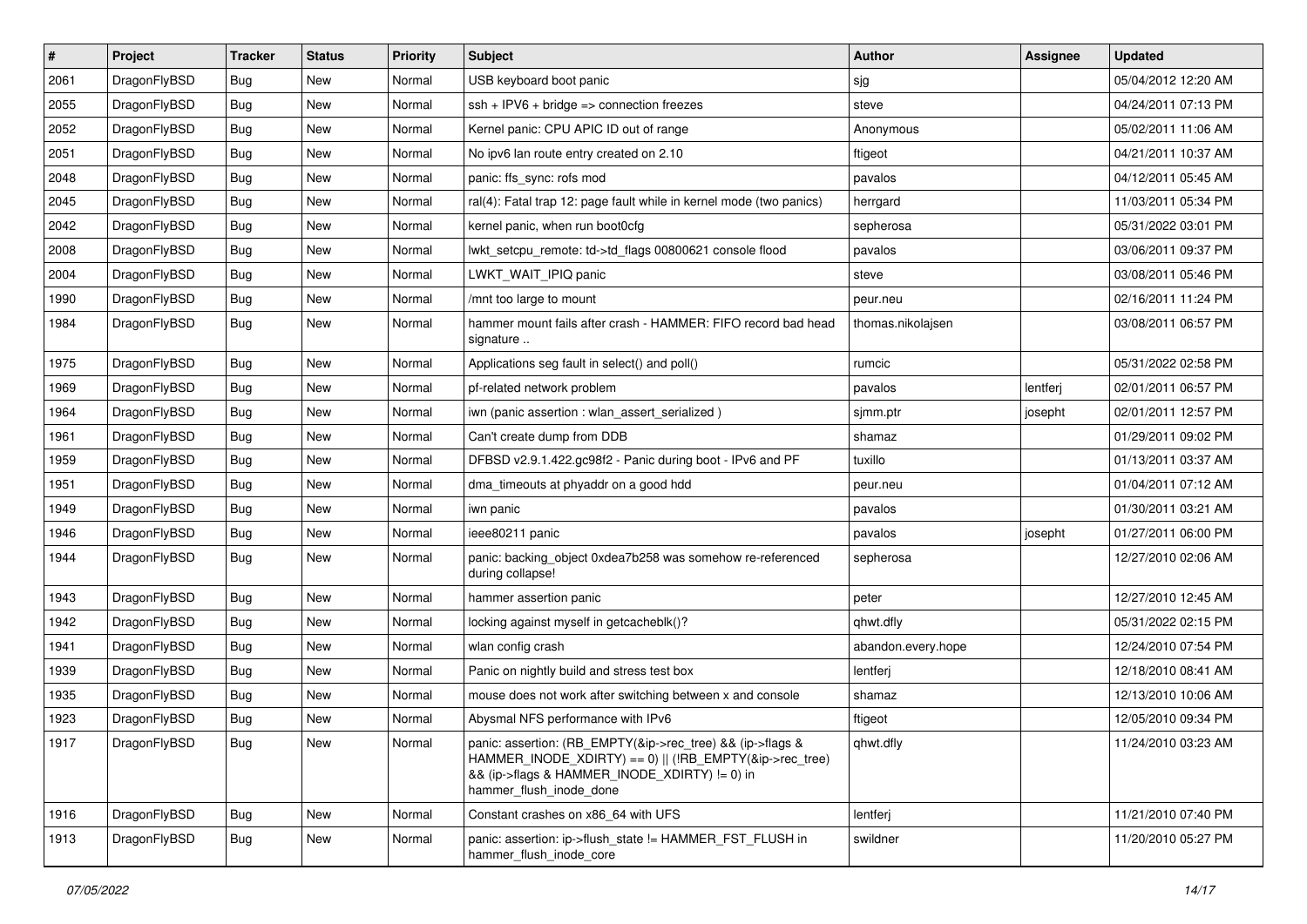| $\sharp$ | Project      | <b>Tracker</b> | <b>Status</b> | <b>Priority</b> | Subject                                                                                      | <b>Author</b>    | Assignee | <b>Updated</b>      |
|----------|--------------|----------------|---------------|-----------------|----------------------------------------------------------------------------------------------|------------------|----------|---------------------|
| 1907     | DragonFlyBSD | Bug            | <b>New</b>    | Normal          | Hammer crash in hammer_flusher_flush()                                                       | swildner         |          | 11/11/2010 05:07 AM |
| 1899     | DragonFlyBSD | Bug            | <b>New</b>    | Normal          | Keyboard doesn't work                                                                        | fransm           |          | 05/15/2022 03:32 PM |
| 1884     | DragonFlyBSD | Bug            | New           | Normal          | System completely freezes while listening music (devbuf: malloc<br>limit exceeded)           | shamaz           |          | 01/24/2011 05:00 PM |
| 1877     | DragonFlyBSD | Bug            | New           | Normal          | Freeze during 1st hammer cleanup after new install                                           | elekktretterr    |          | 05/15/2022 11:43 AM |
| 1876     | DragonFlyBSD | Bug            | New           | Normal          | devfs in jail + logging out from console(ttyv1+) -> panic                                    | qhwt.dfly        | tuxillo  | 05/31/2022 03:24 PM |
| 1874     | DragonFlyBSD | Bug            | <b>New</b>    | Normal          | mpd listening on all IPs, accepting only on one                                              | rumcic           |          | 05/08/2011 01:01 PM |
| 1873     | DragonFlyBSD | Bug            | <b>New</b>    | Normal          | Panic upon usb mouse detach and reattaching                                                  | rumcic           |          | 02/01/2011 09:53 AM |
| 1867     | DragonFlyBSD | Bug            | New           | Normal          | it(4) motherboard and fan problems                                                           | tuxillo          |          | 07/08/2011 10:48 AM |
| 1861     | DragonFlyBSD | Bug            | <b>New</b>    | Normal          | panic via kprintf (lockmgr called in a hard section)                                         | vsrinivas        |          | 10/11/2010 12:56 AM |
| 1850     | DragonFlyBSD | Bug            | New           | Normal          | volume-add on hammer root fs panic                                                           | Johannes.Hofmann |          | 04/18/2019 04:27 AM |
| 1836     | DragonFlyBSD | Bug            | New           | Normal          | Incorrect TCP checksum show up in tcpdump                                                    | robgar1          |          | 05/15/2022 11:22 AM |
| 1826     | DragonFlyBSD | Bug            | <b>New</b>    | Normal          | panic during boot: assertion so->so_port  in tcp_input                                       | ftigeot          |          | 05/15/2022 11:05 AM |
| 1818     | DragonFlyBSD | <b>Bug</b>     | New           | Normal          | panic: Bad tailq NEXT (kqueue issue ?)                                                       | ftigeot          |          | 05/15/2022 11:40 AM |
| 1786     | DragonFlyBSD | Bug            | New           | Normal          | Calling NULL function pointer initiates panic loop                                           | sjg              |          | 10/11/2010 05:28 PM |
| 1774     | DragonFlyBSD | Bug            | New           | Normal          | New IP header cleanup branch available for testing                                           | dillon           |          | 05/15/2022 10:59 AM |
| 1769     | DragonFlyBSD | Bug            | <b>New</b>    | Normal          | panic: assertion: tp->tt_msg->tt_cpuid == mycpuid in<br>tcp_callout_active                   | pavalos          | sjg      | 05/15/2022 11:07 AM |
| 1695     | DragonFlyBSD | Bug            | <b>New</b>    | Normal          | NFS-related system breakdown                                                                 | Anonymous        |          | 04/10/2014 12:35 AM |
| 1634     | DragonFlyBSD | Bug            | <b>New</b>    | Normal          | panic: spin_lock: 0xe4ad1320, indefinitive wait!                                             | elekktretterr    |          | 01/19/2015 03:21 AM |
| 1594     | DragonFlyBSD | Bug            | <b>New</b>    | Normal          | Kernel panic during boot from Live CD on Dell E6400                                          | bodie            |          | 05/11/2021 03:54 AM |
| 1559     | DragonFlyBSD | <b>Bug</b>     | New           | Normal          | kernel trap                                                                                  | phma             |          | 11/27/2021 08:43 AM |
| 1556     | DragonFlyBSD | Bug            | New           | Normal          | many processes stuck in "hmrrcm", system unusable                                            | corecode         | tuxillo  | 05/11/2021 03:52 AM |
| 1525     | DragonFlyBSD | Bug            | New           | Normal          | boehm-gc problems                                                                            | hasso            |          | 10/13/2012 07:13 PM |
| 1474     | DragonFlyBSD | Bug            | <b>New</b>    | Normal          | ithread 1 unexpectedly rescheduled                                                           | corecode         | tuxillo  | 05/11/2021 03:52 AM |
| 1463     | DragonFlyBSD | Bug            | New           | Normal          | Mountroot before drives are initialized                                                      | elekktretterr    |          | 12/07/2010 01:30 PM |
| 1442     | DragonFlyBSD | Bug            | New           | Normal          | blocking SIGSEGV and triggering a segment violation produces an<br>all CPU consuming process | corecode         | tuxillo  | 05/11/2021 03:52 AM |
| 1440     | DragonFlyBSD | Bug            | New           | Normal          | ptrace/gdb doesn't work after process blocks SIGTRAP                                         | corecode         | tuxillo  | 05/11/2021 03:52 AM |
| 1430     | DragonFlyBSD | <b>Bug</b>     | New           | Normal          | Buggy w(1)?                                                                                  | hasso            | alexh    | 11/24/2010 08:09 AM |
| 1293     | DragonFlyBSD | <b>Bug</b>     | <b>New</b>    | Normal          | 2.2.1-REL Installer Request                                                                  | mk               | tuxillo  | 05/11/2021 04:00 AM |
| 1246     | DragonFlyBSD | <b>Bug</b>     | <b>New</b>    | Normal          | bad resolution (monitor desync) with livedvd                                                 | Przem0l          |          | 02/18/2014 06:29 AM |
| 1194     | DragonFlyBSD | <b>Bug</b>     | New           | Normal          | SCSI errors while trying to copy photos from my camera                                       | elekktretterr    |          | 01/14/2015 04:39 PM |
| 1193     | DragonFlyBSD | <b>Bug</b>     | New           | Normal          | kernel doesn't recognize cdrom drive                                                         | nonsolosoft      |          | 01/25/2014 09:11 PM |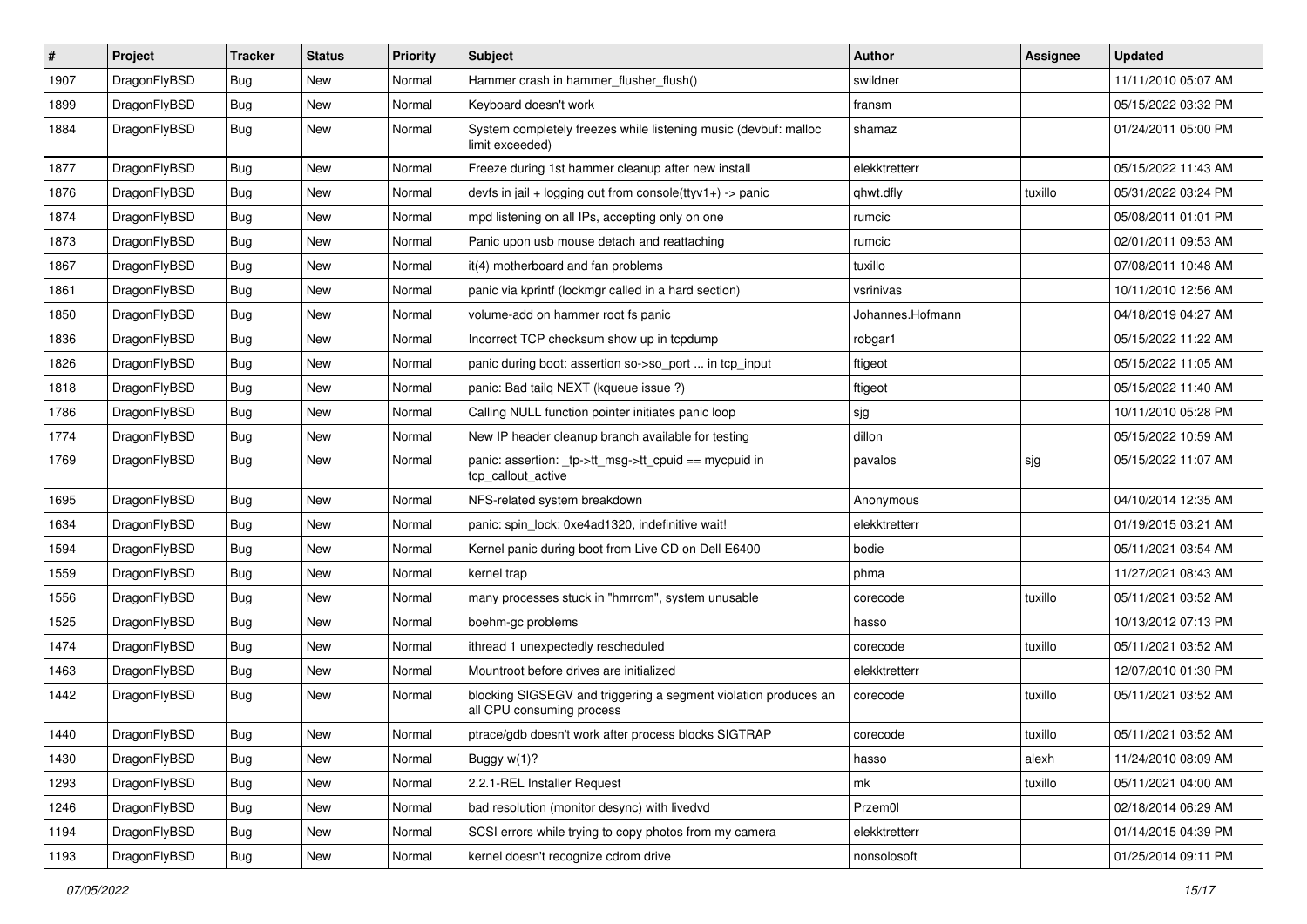| $\sharp$ | Project      | <b>Tracker</b> | <b>Status</b> | <b>Priority</b> | Subject                                                                                                       | <b>Author</b>   | Assignee | <b>Updated</b>      |
|----------|--------------|----------------|---------------|-----------------|---------------------------------------------------------------------------------------------------------------|-----------------|----------|---------------------|
| 1192     | DragonFlyBSD | Submit         | New           | Normal          | KKASSERTs in sys/kern/uipc_{msg,socket}.c are too strict                                                      | rumcic          |          | 05/11/2021 04:07 AM |
| 989      | DragonFlyBSD | Bug            | New           | Normal          | installer/fdisk trouble with wrapped values                                                                   | Discodestroyer  |          | 02/18/2014 06:27 AM |
| 731      | DragonFlyBSD | Bug            | New           | Normal          | system freeze on "slice too large"                                                                            | corecode        | tuxillo  | 06/25/2022 04:01 AM |
| 341      | DragonFlyBSD | Bug            | <b>New</b>    | Normal          | Vinum erroneously repors devices as busy                                                                      | corecode        | swildner | 01/21/2012 04:50 AM |
| 3311     | DragonFlyBSD | Bug            | <b>New</b>    | Low             | TrueCrypt support may cause kernel crash                                                                      | arcade@b1t.name |          | 04/29/2022 06:19 AM |
| 3228     | DragonFlyBSD | Bug            | <b>New</b>    | Low             | pfi_kif_unref: state refcount <= 0 in dmesg                                                                   | justin          |          | 03/05/2021 06:39 AM |
| 3132     | DragonFlyBSD | Bug            | New           | Low             | unifdef mined                                                                                                 | bcallah         |          | 04/26/2018 08:34 PM |
| 3107     | DragonFlyBSD | Bug            | <b>New</b>    | Low             | ACPI interrupt storm when loading i915 on Lenovo T460                                                         | oyvinht         |          | 07/15/2020 07:01 AM |
| 3101     | DragonFlyBSD | Bug            | New           | Low             | PFI CGI install not working in dragonflybsd 5.0.1 USB install                                                 | bnegre82        |          | 05/11/2021 04:14 AM |
| 3024     | DragonFlyBSD | Bug            | New           | Low             | sys/dev/netif/wi/if_wi.c:1090]: (style) Redundant condition                                                   | dcb             |          | 04/11/2017 11:56 AM |
| 2931     | DragonFlyBSD | Bug            | New           | Low             | 'gdb' of 'vkernel' unable to print backtrace                                                                  | tofergus        |          | 07/26/2016 01:51 PM |
| 2887     | DragonFlyBSD | Bug            | <b>New</b>    | Low             | Missing extattr_namespace_to_string and<br>extattr string to namespace functions                              | rubenk          |          | 02/06/2016 05:09 AM |
| 2882     | DragonFlyBSD | Bug            | <b>New</b>    | Low             | bridge sends packets from individual interfaces                                                               | arcade@b1t.name |          | 01/09/2016 12:43 PM |
| 2878     | DragonFlyBSD | Bug            | New           | Low             | [fix] CCVER problem when using clang and cpu extensions<br>(intrinsics)                                       | arcade@b1t.name |          | 06/24/2016 04:25 AM |
| 2877     | DragonFlyBSD | Bug            | New           | Low             | sed fails when working with UTF-8 locale and non-UTF symbols                                                  | arcade@b1t.name |          | 12/30/2015 11:20 AM |
| 2859     | DragonFlyBSD | Bug            | New           | Low             | Installer configuration menu always highlights "Select timezone", no<br>matter which step was last completed. | cgag            |          | 12/02/2015 01:54 PM |
| 2858     | DragonFlyBSD | Bug            | <b>New</b>    | Low             | Installer "Local or UTC" question should have "No" selected by<br>default.                                    | cgag            |          | 12/02/2015 01:18 PM |
| 2790     | DragonFlyBSD | Submit         | <b>New</b>    | Low             | filedesc softrefs increment code factoring                                                                    | dclink          |          | 02/21/2015 04:00 AM |
| 2680     | DragonFlyBSD | Bug            | <b>New</b>    | Low             | boot0cfg update makes box unbootable                                                                          | herrgard        |          | 06/10/2014 06:02 AM |
| 2675     | DragonFlyBSD | <b>Bug</b>     | <b>New</b>    | Low             | Ultimate N WiFi Link 5300 get iwn_intr: fatal firmware error on 5GHz                                          | revuwa          |          | 05/11/2021 04:07 AM |
| 2552     | DragonFlyBSD | <b>Bug</b>     | New           | Low             | hammer recovery should indicate progress                                                                      | phma            |          | 05/03/2013 12:13 AM |
| 2529     | DragonFlyBSD | Bug            | New           | Low             | Sundance network adapter is not detected and attached                                                         | kworr           |          | 03/25/2013 02:29 AM |
| 2403     | DragonFlyBSD | <b>Bug</b>     | New           | Low             | newfs -E doesn't handle /dev/serno device names properly                                                      | ftigeot         |          | 08/17/2012 05:07 AM |
| 2252     | DragonFlyBSD | <b>Bug</b>     | <b>New</b>    | Low             | snd hda not useable if loaded via /boot/loader.conf                                                           | xbit            | swildner | 12/14/2011 12:23 AM |
| 2095     | DragonFlyBSD | Bug            | <b>New</b>    | Low             | Running installer post-install: Unsupported DFUI transport "                                                  | greenrd         |          | 06/26/2011 09:20 AM |
| 2020     | DragonFlyBSD | <b>Bug</b>     | New           | Low             | Port brcm80211 driver from Linux to DragonFly BSD                                                             | studer          |          | 03/05/2011 10:54 PM |
| 1982     | DragonFlyBSD | <b>Bug</b>     | <b>New</b>    | Low             | There is no linuxulator on x86-64                                                                             | herrgard        |          | 05/31/2022 02:25 PM |
| 1947     | DragonFlyBSD | <b>Bug</b>     | New           | Low             | GA-880GM-UD2H (rev. 1.3) AHCI fails to detect disks at the end of<br>the RAID controller                      | eocallaghan     |          | 11/27/2021 08:46 AM |
| 1882     | DragonFlyBSD | <b>Bug</b>     | <b>New</b>    | Low             | Idea for handling new USB vendor/device codes                                                                 | bmk             |          | 10/20/2010 12:15 PM |
| 1714     | DragonFlyBSD | Bug            | New           | Low             | hwpmc                                                                                                         | alexh           | swildner | 08/18/2012 02:03 PM |